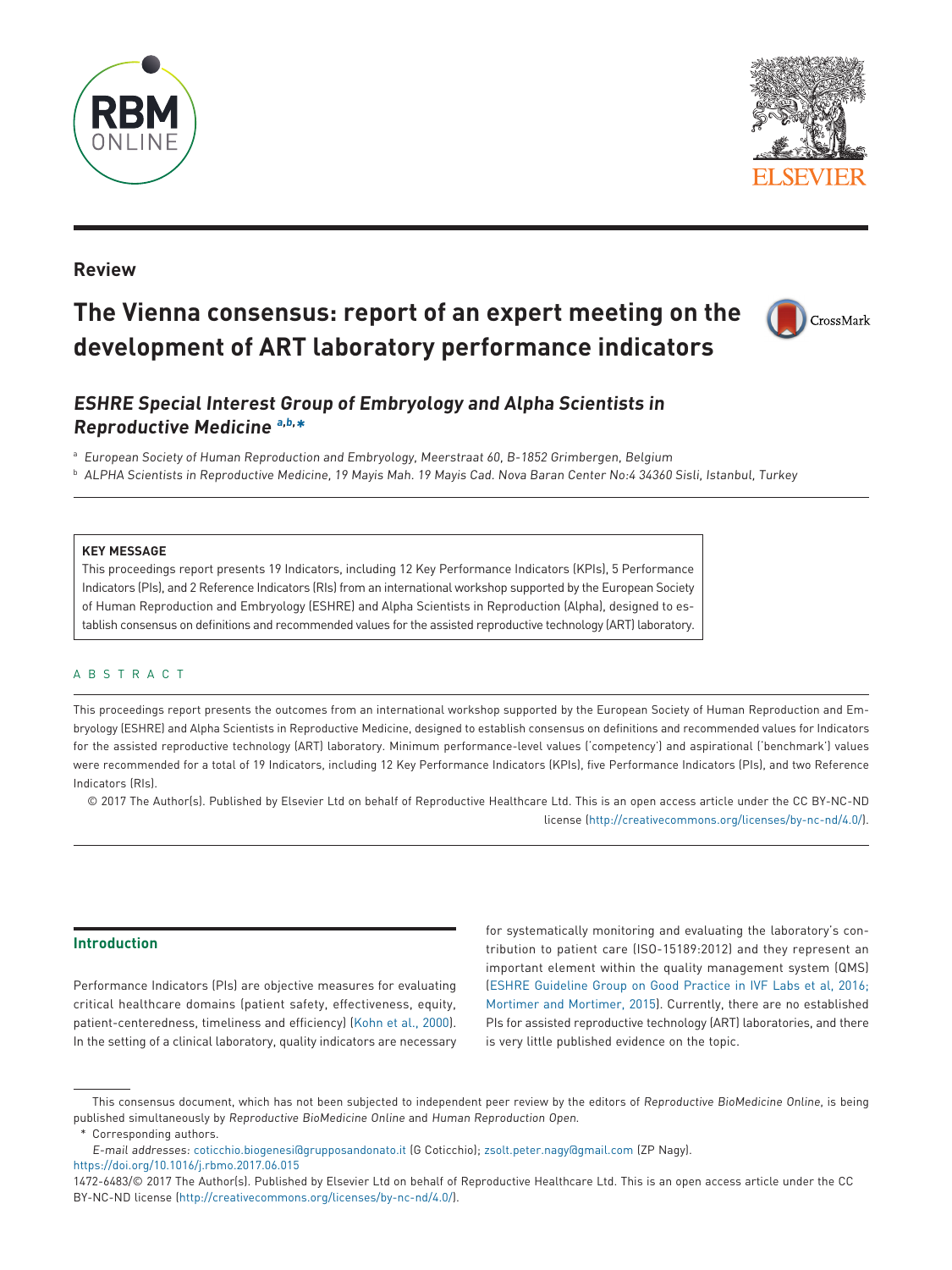Any PI should be reliable and robust, and routine data collection for the indicator should be straightforward. Furthermore, the biological or technical process to be monitored should be defined, and relevant qualifiers, confounders and endpoints should be identified. Key Performance Indicators (KPIs) are Indicators deemed essential for evaluating the introduction of a technique or process; establishing minimum standards for proficiency; monitoring ongoing performance within a QMS (for internal quality control (IQC), external quality assurance (EQA)); benchmarking and quality improvement. In general, the results of a series of KPIs will provide an adequate overview of the most important steps in the IVF laboratory process [\(Salinas et al., 2010\)](#page-15-0).

The aim of the consensus meeting and report was to establish KPIs for ART laboratories for use in monitoring 'fresh' IVF and ICSI cycles and provide the basis for several of the quantitative performance criteria needed to create competency profiles for clinical embryologists. More specifically, the purpose was to achieve an international consensus regarding: (i) a minimum list of IVF laboratory indicators and KPIs that in the future can be further extended and/or revised; (ii) specific definitions for these indicators (including necessary case inclusion/exclusion criteria; and calculation formulae); and (iii) recommended values for each KPI (minimum 'competency' limit; and 'aspirational goal' benchmark).

Based on the information presented here, each laboratory should develop its own set of KPIs founded on laboratory organization and processes, and develop a systematic, transparent, and consistent approach to data collection and analysis and calculation of KPIs [\(ESHRE](#page-14-1) [Guideline Group on Good Practice in IVF Labs et al, 2016; Mayer et al.,](#page-14-1) [2003; Mortimer and Mortimer, 2015; Salinas et al., 2010\)](#page-14-1).

### **Methodology**

This report is the result of a 2-day consensus meeting of expert professionals (participants are listed in **Table 1**). As a starting point for the discussion at the meeting, two surveys were organized to collect information on indicators used in IVF laboratories. The first, the 'Alpha survey', was sent to national and international societies of ART laboratory directors and clinical embryologists, and to the members of the European Society of Human Reproduction and Embryology (ESHRE) committee of national representatives. Eighteen responses were received out of 34 sent, with opinions from Australia, Austria, Belgium, Bulgaria, Canada, Croatia, France, Germany, Ireland, Italy, Japan, Slovenia, Sweden, South Africa, Turkey, UK, and USA, and the results of this survey informed the expert panel on minimum expected, or competence, values (i.e. values that any laboratory should be able to achieve), and aspirational, or benchmark, values (i.e. values that can be employed as a best practice goal), for a range of quality indicators. Where possible, responses were based on standardized information (national collected data, or large datasets), but in most countries such data are not available. Another survey, the 'ESHRE survey', provided information on current practice (How many KPIs are measured, frequency of measurement, characteristics of a reference population for KPIs) and the degree of importance of some indicators. This survey was sent to 2413 members of the ESHRE Special Interest Group (SIG) of Embryology, and 384 responses were received. In addition, where relevant, published data were collected from a literature search and summarized, although for most indicators,

# Table 1 – Consensus workshop participants and contributors.

| Participant/contributor Affiliation<br>name       |                                           |  |  |  |
|---------------------------------------------------|-------------------------------------------|--|--|--|
| Susanna Apter                                     | Fertilitetscentrum Stockholm, Sweden      |  |  |  |
| Basak Balahan                                     | American Hospital of Istanbul, Turkey     |  |  |  |
| Alison Campbell <sup>a</sup>                      | CARE Fertility Group, UK                  |  |  |  |
| Jim Catt                                          | Optimal IVF, Melbourne, Australia         |  |  |  |
| Giovanni Coticchio                                | Biogenesi, Monza, Italy                   |  |  |  |
| Maria José de los Santos <sup>a</sup>             | IVI Valencia, Valencia, Spain             |  |  |  |
| Sophie Debrock <sup>a</sup>                       | Leuven University Fertility Centre,       |  |  |  |
|                                                   | Leuven, Belgium                           |  |  |  |
| Thomas Ebner <sup>a</sup>                         | Kepler University, Linz, Austria          |  |  |  |
| <b>Stephen Harbottle</b>                          | Cambridge IVF, UK                         |  |  |  |
| Ciara Hughes                                      | Rotunda IVF, Dublin, Ireland              |  |  |  |
| Ronny Janssens                                    | Centre for Reproductive Medicine,         |  |  |  |
|                                                   | Brussels, Belgium                         |  |  |  |
| Nathalie Le Clef                                  | ESHRE Central Office, Grimbergen, Belgium |  |  |  |
| Kersti Lundin                                     | Sahlgrenska University Hospital, Sweden   |  |  |  |
| Cristina Magli <sup>a</sup>                       | SISMER, Bologna, Italy                    |  |  |  |
| David Mortimer <sup>a</sup>                       | Oozoa Biomedical, Vancouver, Canada       |  |  |  |
| Sharon Mortimer                                   | Oozoa Biomedical, Vancouver, Canada       |  |  |  |
| Zsolt Peter Nagy                                  | Reproductive Biology Associates,          |  |  |  |
|                                                   | Atlanta, USA                              |  |  |  |
| Johan Smitz <sup>a</sup>                          | Centre for Reproductive Medicine,         |  |  |  |
|                                                   | Brussels, Belgium                         |  |  |  |
| Arne Sunde                                        | St Olav's University Hospital,            |  |  |  |
|                                                   | Trondheim, Norway                         |  |  |  |
| Nathalie Vermeulen                                | ESHRE Central Office, Grimbergen, Belgium |  |  |  |
| <sup>a</sup> Presenter at the consensus workshop. |                                           |  |  |  |

<span id="page-1-0"></span>especially in ART, there is a general lack of evidence to support their importance, scientific soundness and usefulness [\(Shahangian and](#page-15-1) [Snyder, 2009\)](#page-15-1).

During the consensus meeting, the results of the surveys, scientific evidence and personal clinical experience were integrated into presentations by experts on specific topics. For each indicator, information was presented in a fixed format: definition, rationale, qualifiers, formula, data sources, KPI strengths and weaknesses, frequency of data collection and reference values for minimum expected and target values based on 50 and 75 percentile values, respectively. After the presentation for the topic, each proposed indicator was discussed until consensus was reached within the group.

After the meeting, a report was prepared describing the presentations (workshop report) and the consensus points. After approval of the report by the meeting participants, the national and international societies that contributed to the questionnaires were invited to review the report and submit comments. The final version of the manuscript was approved by the Executive Committees of ESHRE and Alpha before publication.

This paper is divided into two parts: the workshop report, and the recommendations of the Expert Panel.

# **Workshop report**

#### **Effects of ovarian stimulation on embryology parameters**

The methods of ovarian stimulation have been evolving since the earliest days of clinical IVF, in the search for the best stimulation protocol. With that goal in mind, there has been an enormous effort to develop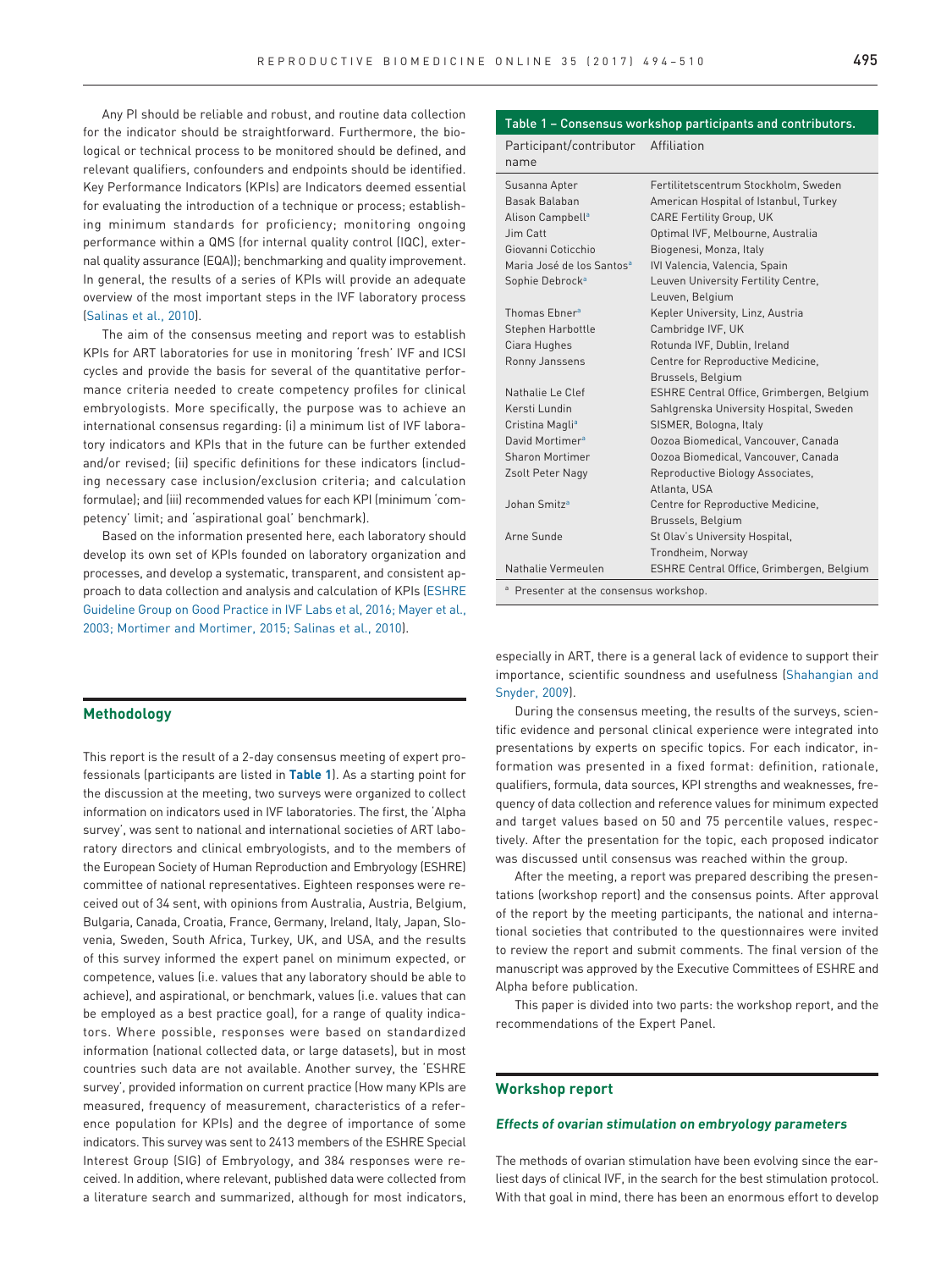the best pharmaceuticals and protocols, but in practice economic factors as well as prevailing opinion can influence treatment decisions beyond consideration of the patient's endocrine background.

Despite the thousands of smaller studies on this subject in the literature, there are very few large multicentre randomized controlled trials (RCT) beyond those organized by pharmaceutical companies, and these do not consider 'non-standard' groups of patients. Furthermore, the meta-analyses that have been conducted are often unclear about their inclusion criteria. As a result, the prevailing approach is to use what works within each clinic, and is often uncorrected for the patients' weight, body mass index (BMI), or endocrine background. Some clinics also do not monitor cycles for financial reasons, which can have an influence on the cycle outcome.

In general, a 'good' stimulation is one that produces a homogeneous cohort of mature oocytes, with the least inconvenience and risk to the patient, and results in the birth of a healthy singleton. From the Clinical Embryologist's perspective, a good stimulation results in the retrieval of well-expanded cumulus-oocyte complexes (COC), as is expected from each follicle >14 mm in diameter, with a high proportion of metaphase II (MII) oocytes [\(Ectors et al., 1997; Nogueira](#page-14-2) [et al., 2006; Scott et al., 1989\)](#page-14-2). On the other hand, a poor stimulation, caused, for example, by sub-optimal decisions regarding timing or stimulation dose, is one that may result in a high rate of abnormal COC morphology observed at the time of oocyte retrieval, possibly resulting in an increased rate of abnormal fertilization (e.g. 1 pronucleus [PN], 3PN, etc.) and/or decreased rate of normal fertilization and an increased aneuploidy rate [\(Soares et al., 2003\)](#page-15-2).

Aggressive ovarian stimulation has effects on the patient's wellbeing, by increasing the risk of ovarian hyperstimulation syndrome (OHSS) [\(Delvigne, 2009; Rizk, 2009\)](#page-13-0), as well as on the endometrium and the ovaries. There are studies showing an increased likelihood of embryo aneuploidy in connection with aggressive ovarian stimulation, even in patients younger than 35, including post-zygotic segregation errors and maternal segregation errors [\(Baart et al., 2007;](#page-13-1) [Haaf et al., 2009\)](#page-13-1), as well as having a negative impact on the maintenance of genomic imprints during early embryogenesis [\(Denomme](#page-13-2) [and Mann, 2012; Fauque et al., 2007; Saenz-de-Juano et al., 2016\)](#page-13-2). It has been shown that in patients belonging to either high or low strata of antimüllerian hormone (AMH) concentration an inverse correlation exists between the daily dose of recombinant human follicle stimulating hormone (rhFSH) used in the stimulation and the proportion of blastocyst formation [\(Arce et al., 2014\)](#page-13-3).

To determine whether there is a stimulation method that could yield a higher number of competent oocytes, one first needs to consider the effects of LH and FSH as the principal drivers of ovarian stimulation, and their pharmacodynamics. In a natural cycle, FSH receptor expression peaks during the early follicular phase then declines, while LH receptor expression increases from mid-follicular phase, indicating that LH is likely to be involved in follicular development [\(Jeppesen et al., 2012\)](#page-14-3). This could explain, at least in part, why follicular recruitment is compromised in women with profound pituitary downregulation [\(Ferraretti et al., 2004\)](#page-14-4). The role of the theca cells in ovarian responsiveness to FSH is also illustrated by compromised follicular recruitment in women older than 35 years [\(Hugues](#page-14-5) [et al., 2010; Humaidan et al., 2004; Piltonen et al., 2003\)](#page-14-5), particularly those with reduced ovarian sensitivity to FSH [\(Davison et al., 2005\)](#page-13-4) and reduced ovarian capacity to secrete androgens under basal LH conditions [\(Spencer et al., 2007\)](#page-15-3). In addition, it has been shown that LH induces epidermal growth factor-like factors in the mural

granulosa. Amphiregulin, one of these factors, has been correlated with good oocyte quality [\(Sugimura et al., 2015; Zamah et al., 2010\)](#page-15-4).

The time of oocyte retrieval relative to the time of the ovulation trigger is typically in the range of 34–38 h. In a meta-analysis including 5 RCT with a total of 895 women, it was found that a time of oocyte retrieval relative to the time of the ovulation trigger of >36 hours compared to <36 hours resulted in a higher oocyte maturation rate, but no difference in fertilization rate, implantation rate or pregnancy rate [\(Wang et al., 2011\)](#page-16-0). Deviations from the locally established protocol should be documented and taken into consideration.

In conclusion, to optimize outcomes, there is a need for individualization of the treatment protocol. As stimulation can affect a range of systems, closely monitoring the patient's response could reduce many of the risks associated with ovarian stimulation, as stimulation can affect a range of systems, which will also have an impact on the success of treatment.

Because of the interlinked effects of ovarian stimulation on oocyte quality and developmental competence, it is logical that the most successful clinics are those in which the embryologists and clinicians speak with each other and communicate regularly and effectively about outcomes related to stimulation (and other procedures) [\(Van Voorhis](#page-15-5) [et al., 2010\)](#page-15-5).

#### **Oocytes**

Not all oocytes collected from a patient following ovarian stimulation for ART will have the same developmental competence, which is illustrated by the observation that only 5% of oocytes collected eventually result in a live birth [\(Lemmen et al., 2016\)](#page-14-6). Intrinsic oocyte competence is derived not only from the degree of nuclear maturity of the oocytes, but also from their cytoplasmic maturity [\(Garrido et al.,](#page-14-7) [2011; Lemmen et al., 2016; Patrizio and Sakkas, 2009\)](#page-14-7). Furthermore, oocyte developmental competence is affected by a range of intrinsic patient-related and external factors. These patient-related factors include age, BMI, lifestyle factors, and type of infertility. The external factors include ovarian stimulation, laboratory procedures (such as oocyte retrieval, denudation, cryopreservation, preparation for ICSI), culture conditions (temperature, pH, pO<sub>2</sub>), environmental conditions (light, air quality, humidity) and culture medium.

Against that background, the question is whether any laboratory indicator can provide a measure of the intrinsic oocyte competence at the time of oocyte retrieval, as all of the subsequent events could be influenced by laboratory procedures, and/or by the genetic contribution of the spermatozoon. In other words, is quality measurable for oocytes, or perhaps more pertinently, is there any measure that could pinpoint where a dysfunction occurred during the long process of oocyte development?

There are a number of possible markers for oocyte competence, but these are largely research-based, and have not found widespread application in clinical service. These include assessment of biochemical markers in follicular fluid, gene expression studies of follicular cells, and oxygen uptake assessments [\(Nagy et al., 2009;](#page-15-6) [Nel-Themaat and Nagy, 2011\)](#page-15-6). Other markers, such as assessment of oocyte morphology, spindle imaging, and polar body biopsy can be incorporated into clinical service, but this is not a universal approach [\(Braga et al., 2013; Patrizio et al., 2007; Rienzi et al., 2011\)](#page-13-5).

When the results of the Alpha and ESHRE surveys were combined, respondents identified oocyte recovery rate and oocyte maturity rate as the most important indicators for oocytes. Although, strictly speaking, they do not provide an indication of laboratory performance,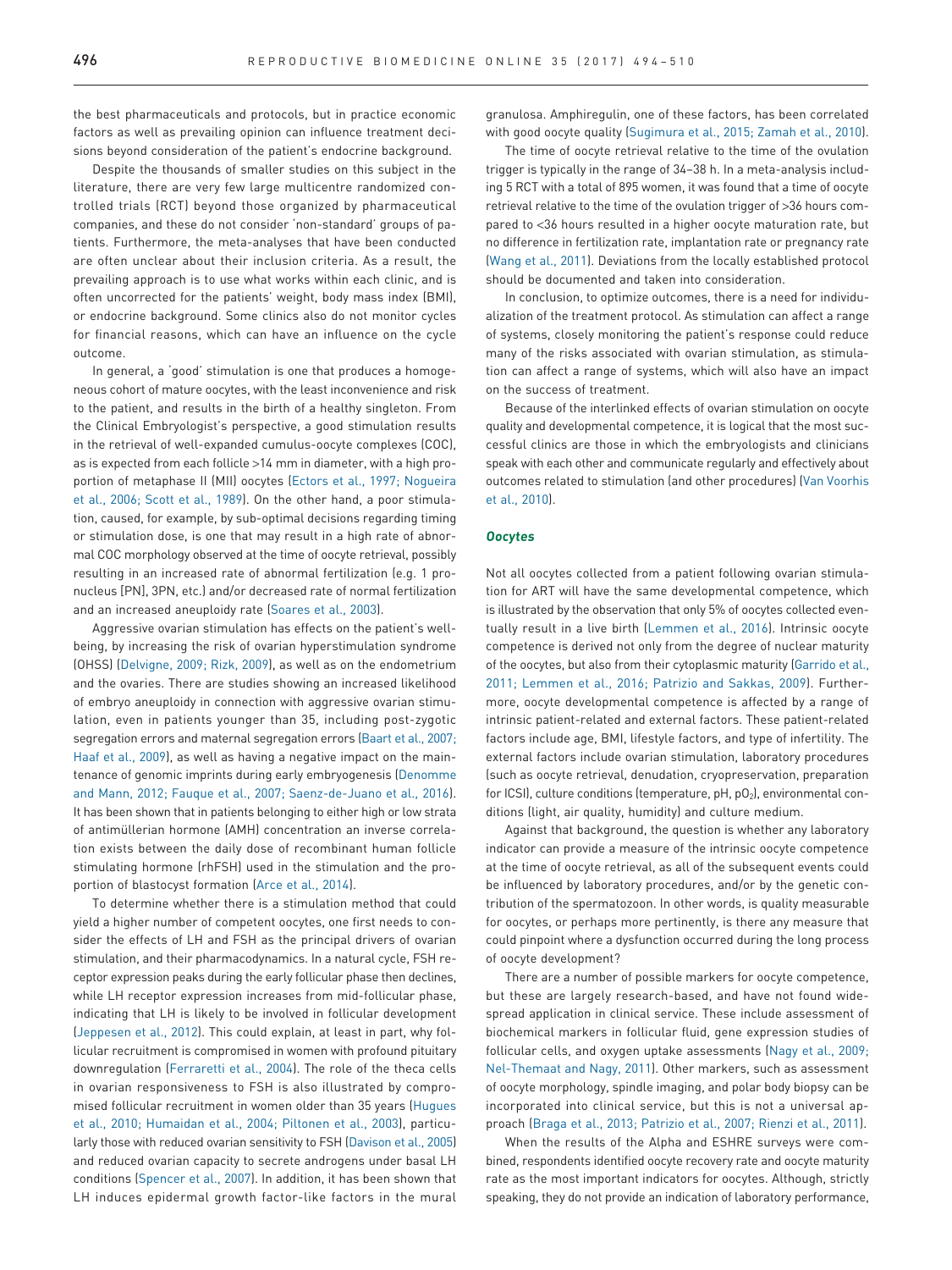they do provide an estimate of response to stimulation, and therefore a general estimation of the likely developmental competence of the oocytes.

In the Alpha survey, oocyte recovery rate was defined as the likelihood of aspirating a COC from each follicle over a certain size as measured on the day of triggering. The rationale for this is the expectation that those follicles that have achieved a certain size, with a good response to FSH and a sufficient number of LH receptors in follicular cells, will respond appropriately to the ovulation signalling cascade, resulting in the release of the COC into the follicular fluid, thereby facilitating its aspiration. A concern with this potential indicator was its reliance on the accuracy of follicular scanning, and the need for a consistent time interval between ovulation trigger and oocyte retrieval. However, while a range of follicle sizes were identified in the survey as the 'ideal' size for triggering, the expected recovery rates were remarkably similar, generally ranging from 70–80% as the competence level, and 85–100% as the benchmark value.

Oocyte maturity rate is generally related to nuclear maturity, being defined as the proportion of oocytes at MII stage. Its potential value is as a marker of the efficiency of ovarian stimulation and triggering. Of the Alpha survey respondents, 80% indicated that their laboratory determined the MII rate, with median competence and benchmark values of 75% and 90%, respectively. It was noted that the timing of this assessment is an important factor, as it is not possible to assess oocyte maturity at the time of oocyte retrieval in the case of insemination by routine IVF. Since this assessment requires the removal of the cumulus and corona cells, it can be performed at the time of denudation of the oocytes prior to ICSI, but for a universal competence and benchmark value to be established, a consistent time interval between the time of trigger and the time of cumulus cell removal would be required (e.g.  $40 \pm 1$  h post ovulation triggering).

A third potential indicator, oocyte grade, was defined as the proportion of COC with expanded cumulus at the time of oocyte retrieval. As ovulation triggers cumulus expansion by mediating the synthesis of hyaluronic acid and the organization of a stable cellular matrix [\(Russell and Salustri, 2006\)](#page-15-7), this indicator provides an assessment of the quality of communication between the oocyte and its cumulus cells. The potential problems associated with the use of this indicator are a lack of objective criteria for making this assessment, and a concern that there is not always a good correlation between nuclear maturity and cumulus cell expansion [\(Balaban and Urman, 2006\)](#page-13-6).

Other indicators that were proposed, but not considered valuable or reliable by the survey respondents were: rate of degenerated (or empty) zonae pellucidae; rate of germinal vesicle (GV) oocyte recovery; definition of the minimum number of follicles to justify flushing; and oocyte degeneration rate at the time of oocyte retrieval. Oocyte degeneration rate after removal of cumulus cells is discussed in the section on ICSI.

Overall, the responses to the surveys highlighted the lack of consistent data for the evaluation of oocyte quality and competence, and identified an opportunity for national and international registries to promote the collection of this information.

#### **Spermatozoa**

Proposed andrology laboratory PIs were sperm recovery rate, and sperm motility post-wash. In addition, sperm parameters were discussed in relation to the decision for intrauterine insemination (IUI), IVF or intracytoplasmic sperm injection (ICSI).

Survey responses revealed such wide ranges in perceived semen analysis minima for suitability for IUI, IVF or ICSI, as well as expected sperm recovery post-wash, as to make it impossible to determine robust recommendations for competency and benchmark values for any of these criteria.

With regards to sperm preparation, it is possible that respondents were confused when reporting the 'recovery rate', and the substantial variability in terms of the expected/required number of spermatozoa in the final preparation likely included confusion between % recovery ('yield') values and the actual number of spermatozoa (millions); hence these data were considered unreliable. However, the expected proportion of motile spermatozoa in the final washed preparation showed coherence across the respondents, with both median and mode values of 90% for competency and 95% for the benchmark.

A major issue when considering semen analysis data is that many ART laboratories do not employ methods that meet the minimum standards required by either the World Health Organization (WHO) or the ESHRE SIG Andrology [\(Björndahl et al., 2010; World Health](#page-13-7) [Organization, 2010\)](#page-13-7). Therefore, reported values for sperm concentration and motility must be understood to have high uncertainty of measurement, and hence need to be considered as inaccurate and unreliable [\(Bjorndahl et al., 2016; Sanchez-Pozo et al, 2013\)](#page-13-8). As a consequence, any association between semen analysis characteristics, yield and fertility potential will remain unclear if based on studies using inappropriate semen analysis techniques. From a best practice standpoint, any clinical laboratory providing semen analysis or postpreparation values that are to be used for diagnostic or treatment management purposes should participate in an external quality assurance (EQA) programme which provides a comparison between the participating laboratories' results and established reference ('correct answer') values so as to permit quality improvement in laboratory work [\(Björndahl et al., 2010\)](#page-13-7).

Moreover, there is a general concern that semen analysis reference values have little or no value for ART procedures [\(Bjorndahl,](#page-13-9) [2011\)](#page-13-9). In particular, the WHO reference values for sperm concentration, motility and vitality were derived from populations of men who had achieved in-vivo conceptions [\(Cooper et al., 2010\)](#page-13-10), and therefore these cut-off values have no <sup>a</sup> priori relevance in regard to ART patients, and hence the need or suitability for any form of ART treatment should not be decided based on these reference values.

The Tygerberg Strict Criteria for normal sperm morphology were derived in regard to ART success [\(Coetzee et al., 1998; Kruger et al.,](#page-13-11) [1988\)](#page-13-11), so these cut-off values might be pertinent in differentiating between the need for IUI, IVF or ICSI – although concern regarding measurement uncertainty cannot be ignored [\(Menkveld et al., 2011\)](#page-14-8). While a cut-off of 4% normal forms might help define sub-populations of patients with differing prognoses, at the level of individual patients a result of 4% based on 200 spermatozoa evaluated is not very informative since the result has a statistical expectation ranging from 2–8% [\(Björndahl et al., 2010\)](#page-13-7), and to be able to differentiate between 3% and 5% with statistical robustness would require the assessment to have been made evaluating over 1500 spermatozoa.

Because of the limitations of semen analysis cut-off values, a decision on the suitability of IUI or routine IVF for a couple should be made based on post-preparation sperm number/concentration and motility, ideally assessed during a pre-treatment 'trial wash' (while still taking into account the uncertainty of measurement). In case of ICSI, there should not be any cut-off based on semen analysis characteristics, the only logical criterion would be having sufficient (in comparison with the expected number of oocytes) spermatozoa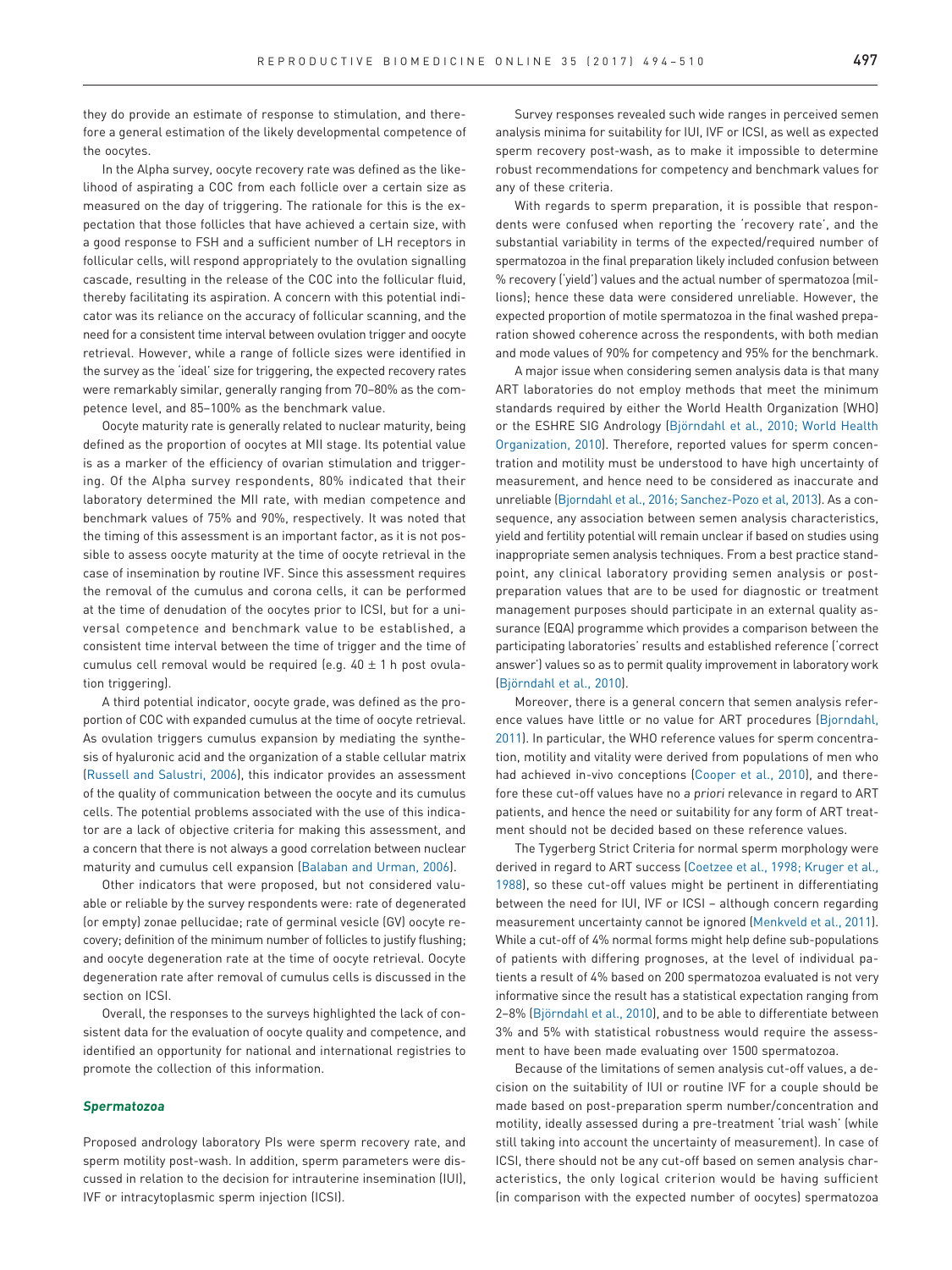that are, ideally, viable, and preferably motile or hypo-osmotic swelling (HOS) test positive [\(Nagy et al., 1995\)](#page-15-8). As a general principle, laboratories should develop and apply their own criteria for deciding on IUI, IVF or ICSI, based on the couple's clinical situation and reproductive history rather than on semen analysis.

Regarding andrology laboratory PIs, results from the Alpha survey indicated that only post-preparation sperm motility would be a valuable indicator, as it monitors the effectiveness of the sperm washing procedure. Therefore, post-wash sperm motility should be monitored for fresh ejaculate specimens that show normozoospermia as per the WHO5 guidelines [\(World Health Organization, 2010\)](#page-16-1), but still taking into account the poor reliability of sperm motility data, nonrobust classification of semen samples based on the high uncertainty of semen analysis data, and variability in sperm preparation methods.

Sperm recovery rate, defined as the percentage recovery of progressively motile sperm after washing as compared to pre-washing [\(Björndahl et al., 2010\)](#page-13-7), can be used as a laboratory KPI, providing useful information for inter-operator comparison and proficiency testing. However, given the high uncertainty in counting and the different protocols for sperm preparation (notably with density gradient washing resulting in higher recovery rates compared with direct swimup from semen), no competence values can be provided. Laboratories should develop their own standards according to their own clinical and laboratory practice.

#### **Fertilization after insemination by ICSI**

Although several potential KPIs have been identified in ICSI, the presentation focused on the four most pertinent: normal fertilization rate, oocyte degeneration rate, poor fertilization rate and failed fertilization rate.

The definition used most often for the ICSI normal fertilization rate is the proportion of injected oocytes with 2PN the day after injection, except for the Spanish Registry and the Istanbul Consensus which include the observation of two polar bodies (PB) in the definition [\(Alpha](#page-13-12) [Scientists In Reproductive Medicine and ESHRE Special Interest Group](#page-13-12) [of Embryology, 2011\)](#page-13-12). The suggested competence and benchmark values for this indicator were consistent among respondents ranging from 60–80% and 70–100%, respectively. The UK's Association of Clinical Embryologists (ACE) proposed benchmark for the 2PN rate is >65%, including only patients below 40 years of age with at least three oocytes collected [\(Hughes and Association of Clinical Embryologists, 2012\)](#page-14-9). From the literature it was found that ICSI results in an average fertilization rate of 70% [\(Heindryckx et al., 2005; Kashir et al., 2010\)](#page-14-10), which was similar to 68.7% based on over 20,000 unselected MII oocytes at the CARE Fertility laboratories (personal communication, Alison Campbell). ICSI fertilization rate is a commonly reported and effective indicator that is informative of gamete quality and operator competence. ICSI 2PN rate does depend on the various criteria used for performing ICSI, which can be considered a weakness of the indicator.

The ICSI damage rate or oocyte degeneration rate was ranked as important. In the Alpha survey, the minimum expected value and target value ranged from 3–30% and 0–10%, respectively. Oocyte damage can be observed at three time points during the ICSI process from the start at stripping, during ICSI, or at the fertilization assessment on Day 1. Oocyte damage probably occurs most frequently during injection, but without immediate signs of damage this is not detected until the fertilization check. In addition, as both the damage detected at injection and at fertilization check reflect damage from the

ICSI process, these should not be recorded and calculated separately. Damage at denudation/stripping can be monitored separately as it mainly reflects operator competency, but it has a very low frequency. ICSI damage rate is therefore defined as the number of oocytes damaged during ICSI, and/or observed at fertilization check over the number of injected oocytes. It is useful to monitor this indicator for operator competence, oocyte quality, and laboratory performance. The damage rate can also be indicative of technical problems (e.g. cumulus cell removal stress, vibration). Alternatively, the term 'ICSI oocyte survival rate' can be used.

Poor fertilization rate is defined as the proportion of cycles in which <25% of the injected oocytes are fertilized. The responses from the survey are much divided, ranging from 5%–20% for the competence and from 0–15% for the benchmark value. Poor fertilization rate can give an indication of operator competence and reflect gamete quality.

Failed fertilization rate scored relatively low in importance in the surveys. Failed fertilization rate is defined as the proportion of cycles in which none of the injected oocytes are fertilized. The indicator can be informative of gamete quality/function and/or operator skill. A deficiency in the mechanism of oocyte activation is regarded as the principal cause of ICSI fertilization failure or abnormally low fertilization. Complete (or 'virtually complete') fertilization failure with ICSI occurs in 1–5% of cycles [\(Flaherty et al., 1998; Kashir et al., 2010;](#page-14-11) [Liu et al., 1995; Mahutte and Arici, 2003; Yanagida, 2004\)](#page-14-11). From the Alpha survey there was a wide range in the competence values for this indicator ranging from 2–15% (median 5%), with a benchmark of <1%, respectively.

For these and other KPIs, a reference population could be relevant. With regard to ICSI fertilization rate, it could be relevant to exclude cases where reduced fertilization rates are anticipated, including in-vitro matured MI oocytes (although inconclusive data), artificially activated oocytes, use of testicular sperm, and cases of globozoospermia and asthenozoospermia [\(Rubino et al., 2016\)](#page-15-9). However, due to the low prevalence, including these cases may not significantly affect the indicators in most clinics.

In conclusion, from the surveys and collected evidence, ICSI damage rate and ICSI normal fertilization rate are considered relevant and important KPIs, while the value of ICSI low/failed fertilization rate as a KPI is less clear. Oocyte maturity rate and 1PN/3PN rate were not specifically discussed for ICSI. The ICSI rate, defined as the proportion of cycles that use ICSI, was not commonly recorded by the survey respondents, judging this as a less relevant PI.

#### **Fertilization after (routine) IVF insemination**

This section deals with normal fertilization rate, polyspermy rate, poor fertilization rate, and zygote morphology after routine IVF insemination.

Pronuclear formation occurs 1.5–2.0 hours earlier in oocytes inseminated by ICSI compared with those inseminated by conventional IVF [\(Montag et al, 2001; Nagy et al., 1998\)](#page-14-12). This should be taken into consideration when setting the time for fertilization check, relative to the time elapsed since insemination (recommended as  $17 \pm 1$  h) [\(Alpha Scientists In Reproductive Medicine and ESHRE Special Interest](#page-13-12) [Group of Embryology, 2011\)](#page-13-12). A normally fertilized oocyte should have two pronuclei (2PN) of similar size that are closely apposed and centrally located [\(Alpha Scientists In Reproductive Medicine and ESHRE](#page-13-12) [Special Interest Group of Embryology, 2011\)](#page-13-12). Although the provenance of micronuclei remains unclear, their presence could be considered to be abnormal, as could the presence of pronuclei of different sizes. From the literature, the normal fertilization rate (i.e. the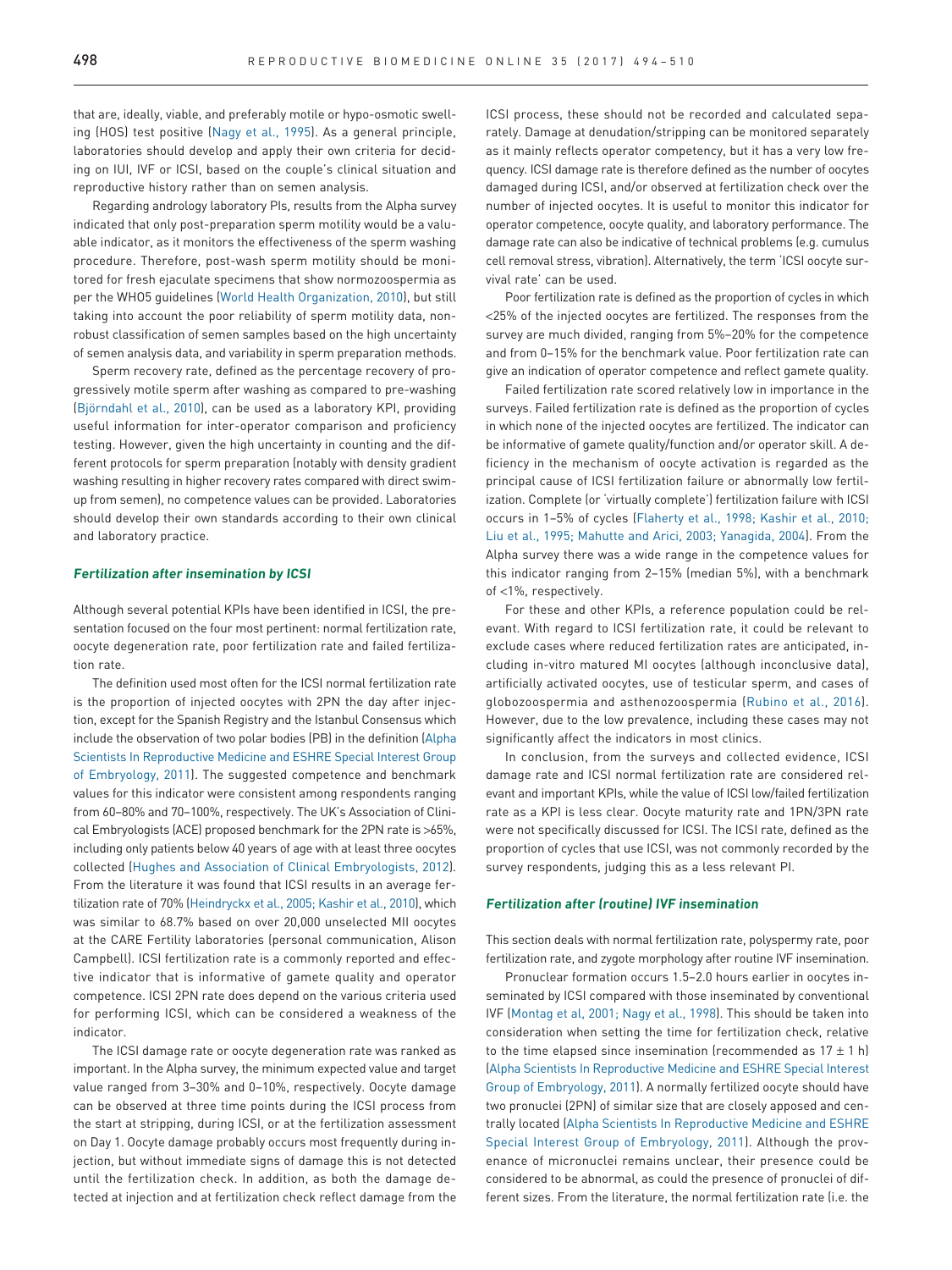proportion of inseminated oocytes with 2PN at the time of the fertilization check on Day 1) is expected to be around 67%, with a range of reported values from 53–81%. This range was reflected in the Alpha survey results, where the median value for competency was 61% of inseminated oocytes, with a median benchmark value of 77%.

The presence of three or more pronuclei is indicative of an abnormal fertilization, arising from either failure to extrude the second polar body or polyspermy. Polyspermy may be the result of either oocyte immaturity (causing failure of the cortical reaction), oocyte overmaturity, and/or an extremely high concentration of motile spermatozoa in the insemination volume [\(Wang et al., 2003\)](#page-16-2). From the literature, the incidence of ≥3PN is 4–7% in IVF [\(Joergensen et al.,](#page-14-13) [2015\)](#page-14-13). This agrees well with the median values from the Alpha survey of <9% for competence, and <4.5% as a benchmark.

The calculation of the total fertilization rate following IVF includes all fertilized oocytes with ≥2PN. Although, as already stated, oocytes with >2PN are abnormally fertilized, this parameter provides an indication of the ability of the culture system to support sperm capacitation and sperm–oocyte interaction in IVF cycles. Of the published studies that included >100 oocytes, the median total fertilization rate was 76% (range 69–87%) in selected patient populations. This is similar to the Alpha survey results which suggested a competency level of at least 63% and a benchmark of at least 84%.

Oocytes with a single pronucleus after insemination by IVF, which occurs in 1–5% of cases, can be indicative of fertilization and syngamy, asynchronous appearance of pronuclei (an extremely rare event, as evidenced by the use of time-lapse microscopy), or parthenogenetic activation [\(Levron et al., 1995\)](#page-14-14). The incidence of diploidy in 1PN oocytes following conventional IVF has been reported to be in the range of 45–50% [\(Kai et al., 2015; Staessen and Van Steirteghem, 1997; Sultan](#page-14-15) [et al., 1995\)](#page-14-15). In contrast, 1PN oocytes arising after ICSI have a reported diploidy rate of only 7–14%, with genetic abnormalities in the subsequent embryos [\(Mateo et al., 2013\)](#page-14-16).

The incidence of poor fertilization (<25% of inseminated COC with 2PN) or total failure of fertilization (no oocytes with signs of fertilization) could be indicative of a problem with sperm function, too few motile spermatozoa during insemination, or failure of oocyte activation [\(Ebner et al, 2015\)](#page-13-13). There is very little evidence in the literature regarding the expected incidence of either poor or failed fertilization. However, the Alpha survey results suggested competency and benchmark levels for poor and failed fertilization of 14% and 6%, and 8% and 4%, respectively.

Although the Istanbul Consensus made recommendations about grading zygote morphology [\(Alpha Scientists In Reproductive Medicine](#page-13-12) [and ESHRE Special Interest Group of Embryology, 2011\)](#page-13-12), the question remains as to whether indicators referring to zygote morphology are useful, especially as differences in pronuclear pattern could be related to the insemination method and timing of the observation [\(Ebner et al., 2003; Montag et al, 2001\)](#page-13-14).

#### **Cleavage-stage embryos**

Proposed indicators for cleavage-stage embryos are early cleavage rate, cleavage rate, embryo development rates, embryo fragmentation rate, and rate of good quality embryos (embryo score or grade).

Early cleavage rate is defined as the proportion of cleaved zygotes at the early cleavage check on Day 1 (26  $\pm$  1 h post-ICSI or 28  $\pm$  1 h post-IVF) [\(Alpha Scientists In Reproductive Medicine and ESHRE](#page-13-12) [Special Interest Group of Embryology, 2011\)](#page-13-12), but other time intervals after insemination have been used for assessing early cleavage.

This indicator reflects the ability of the culture system to support early cleavage of fertilized oocytes and the viability and quality of the embryos [\(Shoukir et al., 1997\)](#page-15-10). There are conflicting results on the importance of early cleavage. Studies have shown that early cleavage, together with other factors, can be used as an embryo selection method [\(Ciray et al., 2005; Lundqvist et al., 2001\)](#page-13-15). Early cleavage rate has also been shown to correlate with blastocyst implantation and pregnancy rates [\(Balaban and Urman, 2003; Shoukir et al., 1997\)](#page-13-16) and it is a better independent marker of implantation potential than zygote morphology [\(Brezinova et al., 2009\)](#page-13-17). In contrast, early cleavage was not found to be an independent predictor of implantation in IVF patients with good prognosis [\(Thurin et al., 2005\)](#page-15-11). In addition, premature occurrence of early cleavage can be negatively, instead of positively, associated with embryo implantation potential [\(Meseguer et al.,](#page-14-17) [2011\)](#page-14-17). Furthermore, it was not a reliable predictor for embryo implantation rate when good quality embryos are transferred [\(de los](#page-13-18) [Santos et al., 2014; Sundstrom and Saldeen, 2008\)](#page-13-18), or when using a GnRH antagonist protocol [\(Yang et al., 2015\)](#page-16-3). In the Alpha survey, competence and benchmark values ranged from 10–50% and 15–60%, respectively.

Cleavage rate reflects the ability of the culture system to support cellular division of fertilized oocytes. It is an indicator of embryo viability and has the ability to detect culture media contaminants. The presence of non-cleaved embryos or arrested zygotes on Day 3 is associated with a decrease in quality of the remaining cohort, but without a negative impact on clinical outcome [\(Machtinger et al., 2015\)](#page-14-18). Cleavage rate is considered important and widely monitored, and defined as the proportion of zygotes which cleave to become embryos on Day 2 at 44 ± 1 h post-insemination [\(Alpha Scientists In Reproductive](#page-13-12) [Medicine and ESHRE Special Interest Group of Embryology, 2011\)](#page-13-12). Cleavage rate should be calculated not only in the total population, but also in reference groups (IVF versus ICSI, female age, ejaculated versus surgically retrieved sperm), and controlled for confounders (the timing of observation and oocyte maturity). Also, the presence of a refractile body in the oocyte is associated with reduced cleavage rates and impaired embryo development, while the cytoplasmic granularity did not seem to have an effect on embryo development [\(Fancsovits et al., 2012\)](#page-14-19). Cleavage rate should be calculated frequently (at least once per month). In the Alpha survey the competence values ranged from 80–95%, with a benchmark of 90–100%.

Embryo development rate is defined as the proportion of 4-cell embryos on Day 2 among the 2PN zygotes (measured at  $44 \pm 1$  h postinsemination), the proportion of 8-cell embryos on Day 3 (measured at  $68 \pm 1$  h post-insemination), and the proportion of morula-stage embryos on Day 4 (92  $\pm$  2 h post-insemination) [\(Alpha Scientists In](#page-13-12) [Reproductive Medicine and ESHRE Special Interest Group of](#page-13-12) [Embryology, 2011\)](#page-13-12). This indicator reflects the ability of the culture system to support cleavage according to the expected developmental stages and the quality and viability of embryos, especially for Day 2 or Day 3 transfer, while less important for blastocyst transfer. Possible confounders are the timing of laboratory observations and the type of culture media used. Although dependent on iatrogenic factors like the culture conditions, embryo development rate is an important indicator; in well-defined categories of patients, it reflects the overall laboratory performance. It was stated that sufficient numbers of embryos or longer data collection are necessary, as this indicator is influenced by short-term variations. Calculation of a sliding mean can be helpful for detecting long-term variations. The value and practicability of the morula check on Day 4 was questioned, as centres performing Day 5 embryo transfer often do not assess the embryo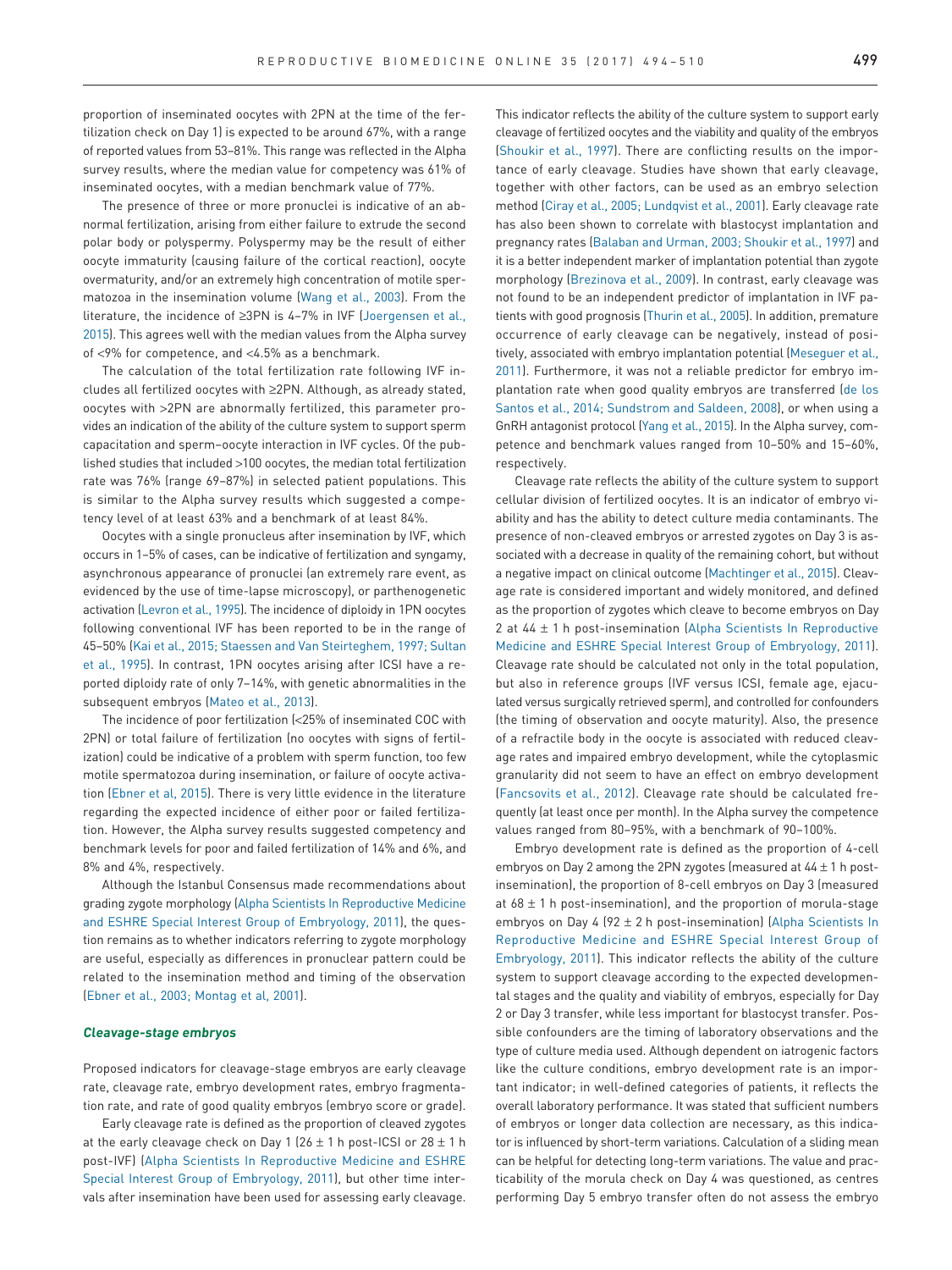development at Day 4. Also, instead of assessing the number of 4-cell embryos on Day 2, or 8-cell embryos on Day 3, a combination of 4-cell and 8-cell embryos on Day 2 and Day 3 can be used. This was analysed in a study by van Royen, who thereby characterized a top-quality embryo as having 4–5 cells on Day 2 and ≥ 7 cells on Day 3 [\(Van Royen](#page-15-12) [et al., 1999\)](#page-15-12). In larger centres, assessing the embryos at the specified time points can be difficult, and counting 4- and 5-cell embryos on Day 2, and 7-, 8- and 9-cell embryos on Day 3 may be more relevant.

The rate of good-quality embryos is defined as the proportion of Day 2 and Day 3 embryos with high score or grade. Many different scoring systems exist, based on different variables, including cell number, fragmentation, cell size and multinucleation [\(Alpha Scientists](#page-13-12) [In Reproductive Medicine and ESHRE Special Interest Group of](#page-13-12) [Embryology, 2011\)](#page-13-12) and blastomere nuclear status [\(Fauque et al., 2013\)](#page-14-20). A recent study evaluating which set of embryo variables is most predictive for live birth rate (LBR) reported that blastomere number, proportion of mononucleated blastomeres, degree of fragmentation, and variation in blastomere size were significantly associated with LBR in univariate analysis, while symmetry of the embryo was not [\(Rhenman et al., 2015\)](#page-15-13). Furthermore, the grading systems are not robust, but can be used as internal quality assessment parameters. The importance of this parameter is also affected by the limited significance of the fragmentation rate.

Embryo fragmentation rate, defined as the proportion of Day 2 and Day 3 embryos with <10% fragmentation, reflects the quality and viability of embryos. From the Alpha survey the competence value for this parameter ranged from 20–90% (median 50%) and the benchmark from 30–90% (median 70%). These large ranges underline the difficulties with this parameter: embryo fragmentation rate is reported to be a subjective parameter and difficult to evaluate as one has to differentiate between a cell and a fragment and then estimate the relative proportion of fragments [\(Paternot et al., 2011\)](#page-15-14).

Embryo utilization rate is defined as the number of embryos utilized (transferred or cryopreserved) per number of 2PN zygotes in the same cycle. This parameter is often presented in studies, but competence and benchmark values cannot be calculated due to its dependence on strategies for embryo transfer and cryopreservation, as well as patient request.

In conclusion, embryo cleavage rate and embryo development rate are extremely important indicators, while early cleavage rate, rate of good-quality embryos, and embryo fragmentation rate are less important as quality indicators.

#### **Blastocyst development**

In the case of blastocyst-stage embryo transfer, several parameters were suggested as indicators: blastocyst development rate, good blastocyst development rate, the proportion of good quality blastocysts, and Day 5 embryo transfer rate.

The blastocyst development rate, defined as the proportion of 2PN zygotes (not just of cleaved zygotes) which are at the blastocyst stage at Day 5 (116 ± 2 h post-insemination) [\(Alpha Scientists In Reproductive](#page-13-12) [Medicine and ESHRE Special Interest Group of Embryology, 2011\)](#page-13-12), was rated important because it reflects the efficiency of the whole culture system. Blastocyst development rates can be calculated on Day 5, Day 6 or Day 5/Day 6 combined. Assessment and calculation on Day 5, consistent with previous consensus, is preferred based on limited numbers of embryos available on Day 6. The competence and benchmark values for blastocyst development rate on Day 5 ranged from 25–60% and 44–80%, respectively. The blastocyst development rate

is an objective parameter, but dependent on the assessment of blastocyst morphology, which is straightforward in the case of good quality blastocysts, but can be challenging for embryos showing an attempted cavitation. Confounders can be the timing of laboratory observation, the culture medium and the culture conditions (in particular the  $pO<sub>2</sub>$ ).

The good blastocyst development rate is defined as the proportion of 2PN zygotes which are good-quality blastocysts on Day 5 (116 ± 2 h post-insemination) [\(Alpha Scientists In Reproductive Medicine](#page-13-12) [and ESHRE Special Interest Group of Embryology, 2011\)](#page-13-12). Similar to blastocyst development rate, measuring this as an indicator only on Day 5 could make the indicator more robust. Blastocyst quality should be based on (i) blastocoele expansion, (ii) appearance of trophectoderm (TE), and (iii) appearance of inner cell mass (ICM). Although all three parameters have been shown to be correlated to pregnancy and LBR [\(Van den Abbeel et al., 2013\)](#page-15-15), only TE was found to be a statistically significant independent predictor of live birth outcome after adjustment for known confounders [\(Ahlstrom et al., 2011\)](#page-13-19). Even though ICM is important, a strong TE layer is essential at this stage of embryo development, allowing successful hatching and implantation [\(Ahlstrom](#page-13-19) [et al., 2011\)](#page-13-19). In the Alpha survey, the competence and benchmark values for good blastocyst development rate on Day 5 ranged from 15–45% and 25–80%, respectively.

The proportion of good-quality blastocysts can be calculated from the blastocyst development rates and the good-quality blastocyst development rates. There is no evidence pertaining to the significance of this parameter in the literature, and no data from the Alpha survey.

Day 5 embryo transfer (ET) rate was defined as the proportion of cycles with ≥1 2PN zygotes on Day 1 that had ≥1 blastocyst for transfer on Day 5. From the Alpha survey there was a large variation in the values for competence and benchmarks (ranging from 25–90% and 40–100%, respectively), which is assumed to be due to differences in the time of blastocyst assessment, and different grade of expansion. In addition, this parameter depends on different policies for transfer in different settings. Cycles for preimplantation genetic diagnosis (PGD) or preimplantation genetic screening (PGS) – globally indicated as preimplantation genetic testing (PGT), comprising PGD for single gene disorders or for chromosome structural abnormalities, and PGS for aneuploidy – should be excluded from this calculation. Some possible confounders are the timing of laboratory observation (ideally at  $116 \pm 2$  h post-insemination), but in some laboratories the time of observation depends on the timing of ET (physician availability), the culture medium and other culture conditions (e.g.  $pO_2$ ), and the grade of blastocyst expansion.

#### Fresh cleavage or fresh blastocyst transfer?

Recently, a Cochrane review summarized evidence from RCT comparing the reproductive outcomes after fresh cleavage-stage versus fresh blastocyst-stage embryo transfer [\(Glujovsky et al., 2016\)](#page-14-21). Based on low-quality evidence, they concluded that the LBR following fresh transfer was higher in the blastocyst-stage transfer group compared with the cleavage-stage transfer group (OR 1.48, 95% CI 1.20– 1.82; 13 RCT, 1630 women,  $I^2 = 45\%$ ). This translated to a LBR of 29% after fresh cleavage-stage transfer, and between 32% and 42% after fresh blastocyst-stage transfer. The 5 RCT that reported cumulative pregnancy rates after fresh and frozen transfers showed no significant difference after one oocyte retrieval (based on very lowquality evidence). The main limitation was serious risk of bias, associated with failure to describe acceptable methods of randomization, and unclear or high risk of attrition bias [\(Glujovsky et al., 2016\)](#page-14-21).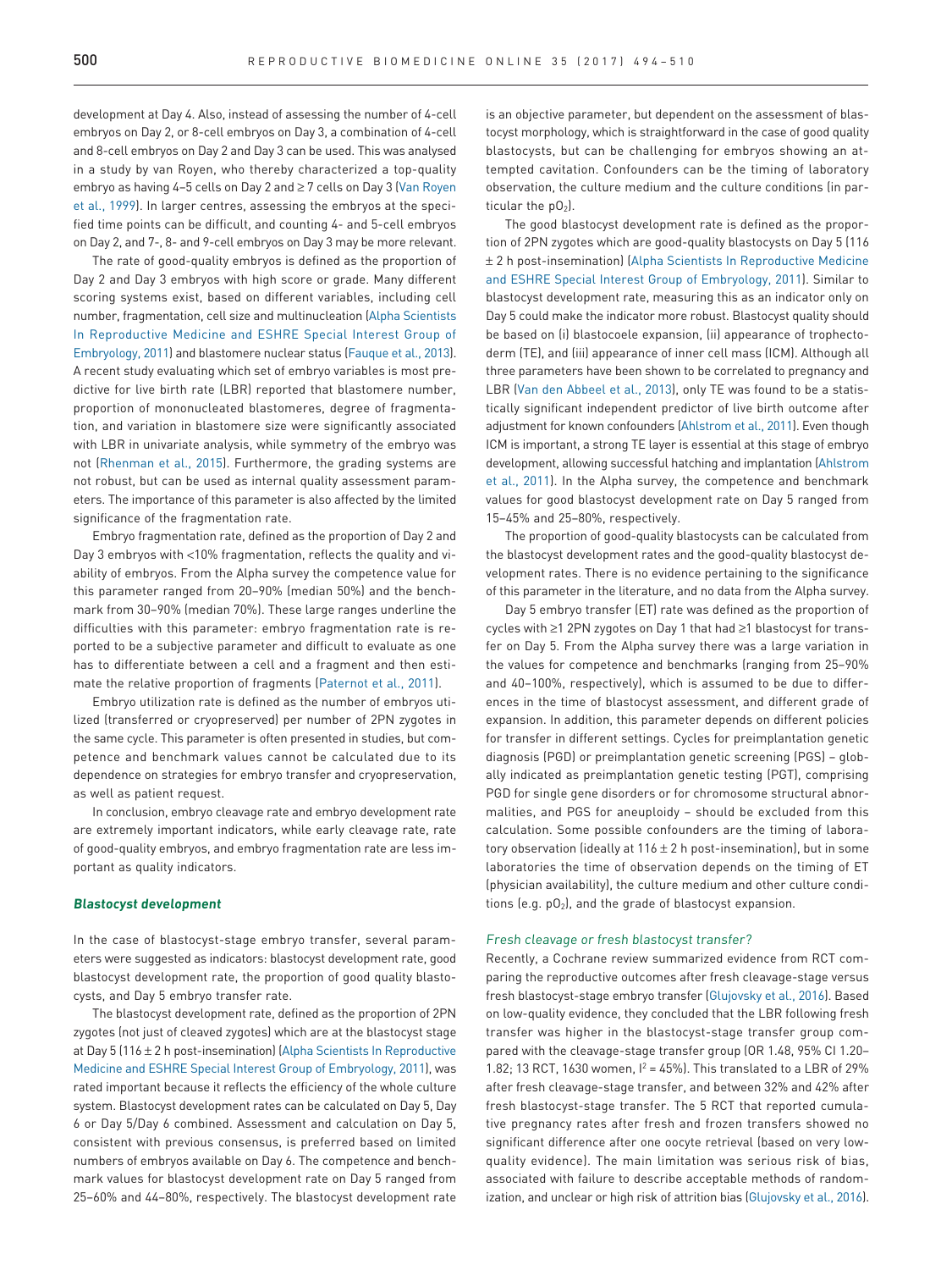Another review reported that blastocyst (Day 5/6) transfer in a fresh IVF/ICSI treatment cycle significantly increased LBR (OR 1.77; 95% CI 1.32–2.37), clinical pregnancy rate, implantation rate, and ongoing pregnancy rate, and reduced first trimester miscarriage rate, in comparison with cleavage-stage (Day 2/3) embryo transfer based on 7 RCT and 1446 cases [\(Wang and Sun, 2014\)](#page-15-16).

#### **Implantation rate and live birth rate**

Implantation rate is judged an important indicator that reflects the overall performance of the laboratory, and an overall low implantation rate is a serious alert. Implantation rate is defined as the number of gestational sacs observed divided by the number of embryos (cleavage-stage or blastocysts) transferred [\(Zegers-Hochschild et al,](#page-16-4) [2009\)](#page-16-4), or as the proportion of fetal heartbeats detected relative to the number of embryos transferred [\(Alpha Scientists In Reproductive](#page-13-20) [Medicine, 2012\)](#page-13-20). Implantation rate reflects the efficiency of the whole culture system, but it can be influenced by uterine receptivity, and by different policies for embryo transfer in different centres.

LBR may be considered as the ultimate KPI for checking IVF clinic performance and is defined as the likelihood of a baby being born per embryo transferred. LBR is largely affected by a series of clinical maternal factors pertaining to post-implantation development, rather than reflecting laboratory performance. This parameter can be calculated annually, but it is often difficult to collect the data.

# **Preimplantation genetic testing (preimplantation genetic diagnosis/screening)**

The indicators proposed for PGD/PGS (PGT) were successful biopsy rate/tubing rate, rate of no biopsy, proportion of samples submitted to analysis where no results were available (no DNA was detected), embryos not found on warming. Other indicators suggested in the survey were 'survival after warming', embryo transfer per PGT cycle, and miscarriage rate, but there were very few responses for these variables in the Alpha survey.

The successful biopsy rate is defined as the proportion of biopsied and tubed/fixed samples where DNA is detected. It was suggested that this combined parameter be used – combining the tubing rate (the proportion of embryos where cells were tubed) and the proportion of samples submitted to analysis where no DNA was detected – as the tubing of cells can often not be inspected visually and will only be detected by the presence of DNA after amplification. A benchmark for the tubing rate of 95% was reported in the Alpha survey. Confounders for the successful biopsy rate are embryo quality, and the criteria for biopsy (for Day 3 embryos: presence of a visible nucleus; for Day 5/6: grade of hatching, TE quality). From the data of the ESHRE PGD Consortium, of 254,820 samples that were biopsied, 91.3% were diagnosed [\(De Rycke et al., 2015\)](#page-13-21). It is important to underline that, as already mentioned, these data mainly refer to Day 3 biopsies and that, in the case of PGT for aneuploidy (generally known as PGS) the analysis of biopsies was mainly done by Fluorescence In Situ Hybridization (FISH), a technique requiring cells to be fixed on a glass slide. FISH is now being replaced by other methods providing 24-chromosome testing, which require tubing of cell biopsies.

The rate of no biopsy is defined as the proportion of intended PGD/ PGS (PGT) cases where there were no embryos available to biopsy. This parameter was rated important, but it reflects patient-related factors and the ability of the culture system to support cleavage/ blastocyst formation, rather than the performance ability of the

laboratory to perform a PGD/PGS (PGT) treatment/analysis. Furthermore, the parameter is different whether biopsy is performed at the cleavage or blastocyst stage, and depends on the timing of laboratory observation, culture medium and culture conditions (e.g.  $pQ_2$ ), criteria for biopsy, the time point of assisted hatching (Day 3 or Day 5), and patient selection. The parameter should also be calculated for PGD and PGS separately, based on the difference in patient populations. From the Alpha survey, the median competence value and benchmark were 20% and 10%, respectively. In the last data collection of the ESHRE PGD Consortium, out of 45,163 reported cycles, 2.8% were cancelled before biopsy [\(De Rycke et al., 2015\)](#page-13-21). However, as this data collection covers cycles performed up to 2010, this figure refers to Day 3 biopsies, implying that possibly a higher value could be expected for Day 5 biopsies.

For a number of samples, no results are available after amplification. Results can be inconclusive even with a strong DNA amplification band in the agarose gel, which can be due to early fragmentation of DNA. In single gene analysis, results can be inconclusive if information is found only on a reduced number of markers, or the gene of interest failed to amplify. Although this indicator is not strictly related to the performance of the laboratory, it is relevant to inform clinicians of the total number of embryos where PGD/PGS (PGT) results are available. The number of samples where no results are available after amplification was reported in the Alpha survey with a benchmark of <5%, which corresponds with the converse of the tubing rate.

Nowadays, the majority of PGT cycles are based on blastocyst biopsy and cryopreservation. The proportion of embryos not found on warming and embryos degenerated after warming mainly reflect operator skill. In the Alpha survey, the median competence values were 3% and 10% for not-found and degenerated embryos, respectively. These indicators can also be reported as one combined indicator. It was mentioned that clinicians should be aware that although laboratories strive for 100% recovery, not all embryos submitted to PGD/ PGS (PGT) will be recovered after warming.

Reference values for implantation rate and LBR after PGT can be derived from the data from the ESHRE PGD Consortium. The implantation rate was 26% for PGD and 22% in PGS, with delivery rates (per oocyte retrieval) of 21% and 14%, respectively [\(De Rycke et al.,](#page-13-21) [2015\)](#page-13-21).

# **Indicators for cryopreservation: addition to the previous consensus (Alpha Scientists In [Reproductive](#page-13-20) Medicine, 2012)**

Blastocyst re-expansion rate is defined as the proportion of warmed blastocysts that show re-expansion within a defined time period (e.g. 2 h). Recent evidence shows that there is an impact on the performance results depending on the quality/expansion of the blastocysts which are cryopreserved [\(Cobo et al., 2012\)](#page-13-22). Also, in blastocyst fresh transfer, multivariate analysis showed that the odds of live birth increased by 36% for each grade of expansion  $(P = 0.0061)$  and decreased by 29% for blastocysts with grade B TE compared with grade A TE  $(P = 0.0099)$ . Furthermore, after thawing, the odds of live birth increased by  $39\%$   $[P = 0.0042]$  for each 10% increase in degree of reexpansion. Therefore, blastocoel expansion and TE grade were selected as the most significant pre-freeze morphological predictors of live birth and degree of re-expansion was selected as the best post-thaw parameter for prediction of live birth [\(Ahlstrom et al., 2013\)](#page-13-23). Confounding factors are time of observation, female age and fertilization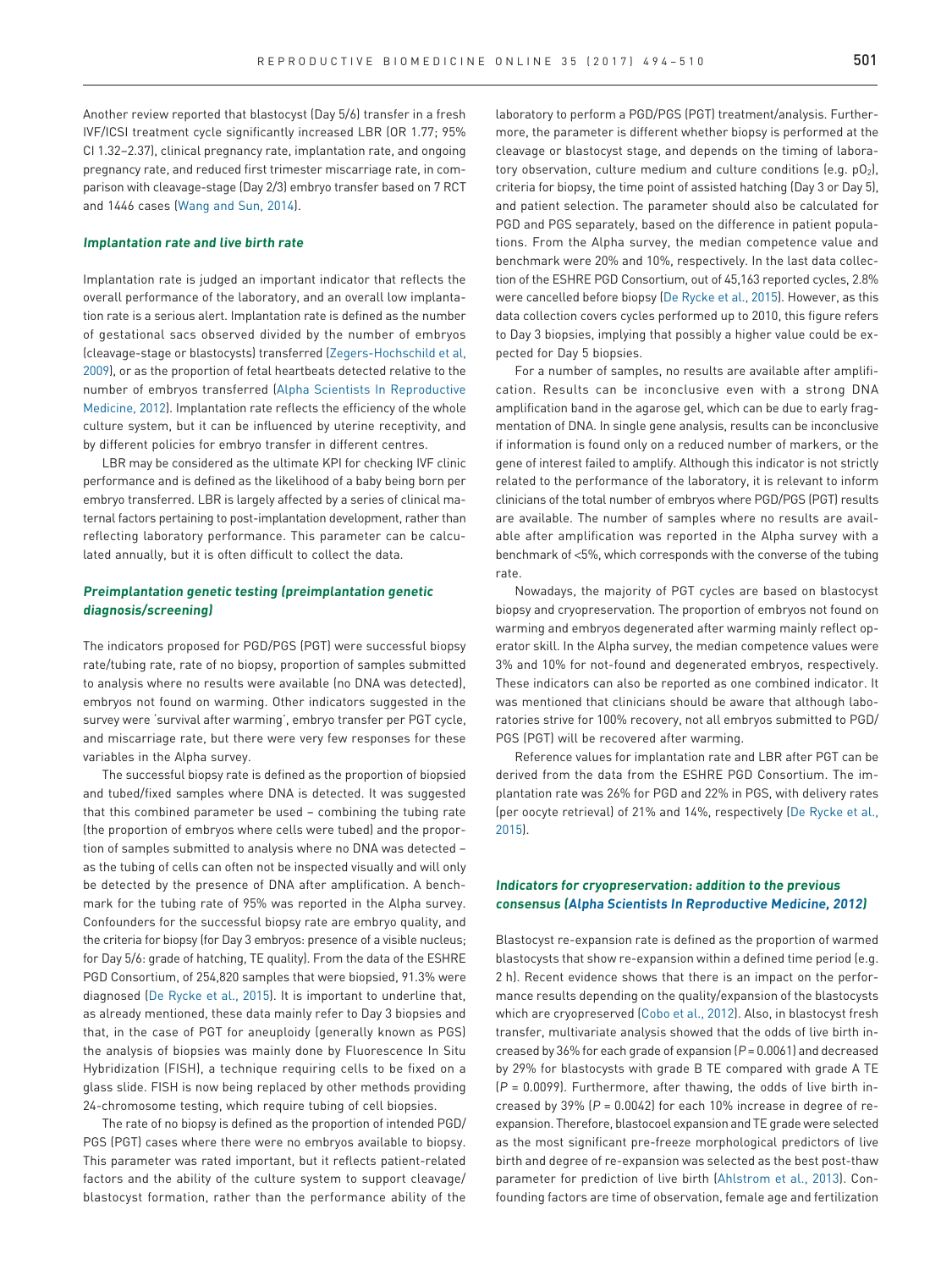<span id="page-8-0"></span>method. These observations do not include embryos that had been biopsied on Day 3 as they have a different hatching dynamic [\(Lopes](#page-14-22) [et al., 2015\)](#page-14-22).

# **Recommendations of the expert panel**

# **General comments**

- 1. Regarding frequency of data collection for indicators, it was the consensus opinion that this should be done, ideally, on a monthly basis. However, it was recognized that this is not always practical, based on caseload, and therefore either a longer timeframe or a specific predetermined number of cases might be used instead. The minimum number will depend on the stability of the indicator and will need to be developed by the laboratory, although an initial dataset of 30 cases could be used as a guideline. Nonetheless laboratories should remain vigilant and respond promptly to unexpected fluctuations.
- 2. The discussions identified three different types of indicator: reference indicators (RIs), PIs, and KPIs:

RIs were related to the oocytes coming into the laboratory, and so were proxy indicators of the response to ovarian stimulation. PIs were those for which data should be documented and stored, even if they are not routinely reported in a control chart. KPIs were those related to the 'core business' of the ART laboratory.

- 3. The values for indicators are presented as competency and benchmark values, as was done for the cryopreservation consensus [\(Alpha Scientists In Reproductive Medicine, 2012\)](#page-13-20). The gap between the competency and the benchmark values is the 'desirable range'.
- 4. It was the opinion of the Expert Panel that ovarian stimulation can have an impact on the overall treatment cycle but is less likely to have an impact on any single laboratory PI.
- 5. To apply the recommended values:

The time of oocyte retrieval relative to the time of the ovulation trigger is typically in the range of 34–38 h (most commonly 36h). Deviations from the locally established protocol should be documented and taken into consideration.

Timing of all observations should be made as recommended in the Istanbul consensus [\(Alpha Scientists In Reproductive Medicine](#page-13-12) [and ESHRE Special Interest Group of Embryology, 2011\)](#page-13-12)

6. Individual clinics should decide whether it is more practical to subdivide their results into specific patient groups for KPI and PI

| Table 2 - Reference indicators.                           |                                                                          |                                        |  |  |  |
|-----------------------------------------------------------|--------------------------------------------------------------------------|----------------------------------------|--|--|--|
| Reference Indicator                                       | Calculation                                                              | Benchmark<br>Value                     |  |  |  |
| Proportion of<br>oocytes recovered<br>(stimulated cycles) | no. oocytes retrieved $\times$ 100<br>no. follicles on day<br>of trigger | $80 - 95%$<br>of follicles<br>measured |  |  |  |
| Proportion of MII<br>oocytes at ICSI                      | no. MII oocytes at $ CS  \times 100$<br>no. COC retrieved                | $75 - 90%$                             |  |  |  |
| COC = cumulus-oocyte complexes; MII = metaphase II.       |                                                                          |                                        |  |  |  |

determinations, based on their clinical practice. The Indicator values presented here were derived relative to cycles that met the criteria for a 'reference population'. With the exception of Indicators with specific qualifiers identified, these criteria were: female patients <40 years old;

own fresh oocytes;

ejaculated spermatozoa (fresh or frozen); no PGD/PGS (PGT); and

all insemination methods (i.e. routine IVF and ICSI).

- 7. It was the opinion of the panel that national and international registries should be encouraged to gather data that can be used for the derivation of KPI standard values.
- 8. Any selection procedure in addition to embryo morphology, e.g. PGD/PGS (PGT) or time-lapse imaging, is not expected to increase the cumulative pregnancy/LBR, but in the case of PGS it may result in reduced time to pregnancy/live birth.

#### **Indicators**

The results of the discussions have been summarized for the majority of the Indicators. The values for Indicators have also been presented in **Tables 2–4**, but these should be read in association with the summary for each Indicator.

#### Proportion of oocytes recovered

This RI (**Table 2**) is defined as the number of oocytes retrieved as a function of the number of ovarian follicles seen at ultrasound assessment. It is useful as a measure of whether the quantity of oocytes is maximized. The values are not influenced by laboratory practice, and so cannot be held to be laboratory PI, but values outside the expected range could prompt an investigation of any changes in stimulation practice. Having this information is an important factor

| Table 3 – Performance indicators.                                                                                                           |                                                    |                  |                 |  |
|---------------------------------------------------------------------------------------------------------------------------------------------|----------------------------------------------------|------------------|-----------------|--|
| Performance Indicator                                                                                                                       | Calculation                                        | Competency value | Benchmark value |  |
| Sperm motility post-preparation (for IVF and IUI)                                                                                           | progressively motile sperm $\times$ 100            | 90%              | $\geq 95\%$     |  |
|                                                                                                                                             | all sperm counted                                  |                  |                 |  |
| IVF polyspermy rate                                                                                                                         | no. fertilized oocytes with $>$ 2PN $\times$ 100   | $<6\%$           |                 |  |
|                                                                                                                                             | no. COC inseminated                                |                  |                 |  |
| 1PN rate (IVF)                                                                                                                              | no. 1PN oocytes $\times$ 100                       | $< 5\%$          |                 |  |
|                                                                                                                                             | no. COC inseminated                                |                  |                 |  |
| 1PN rate (ICSI)                                                                                                                             | no. 1PN oocytes $\times$ 100                       | $<$ 3%           |                 |  |
|                                                                                                                                             | no. MII oocytes injected                           |                  |                 |  |
| Good blastocyst development rate                                                                                                            | no. good quality blastocysts on Day $5 \times 100$ | >30%             | $\geq 40\%$     |  |
|                                                                                                                                             | no. 2PN/2PB oocytes on Day 1                       |                  |                 |  |
| COC = cumulus-oocyte complexes; ICSI = intracytoplasmic sperm injection; IUI = intrauterine insemination; PB = polar body; PN = pronucleus. |                                                    |                  |                 |  |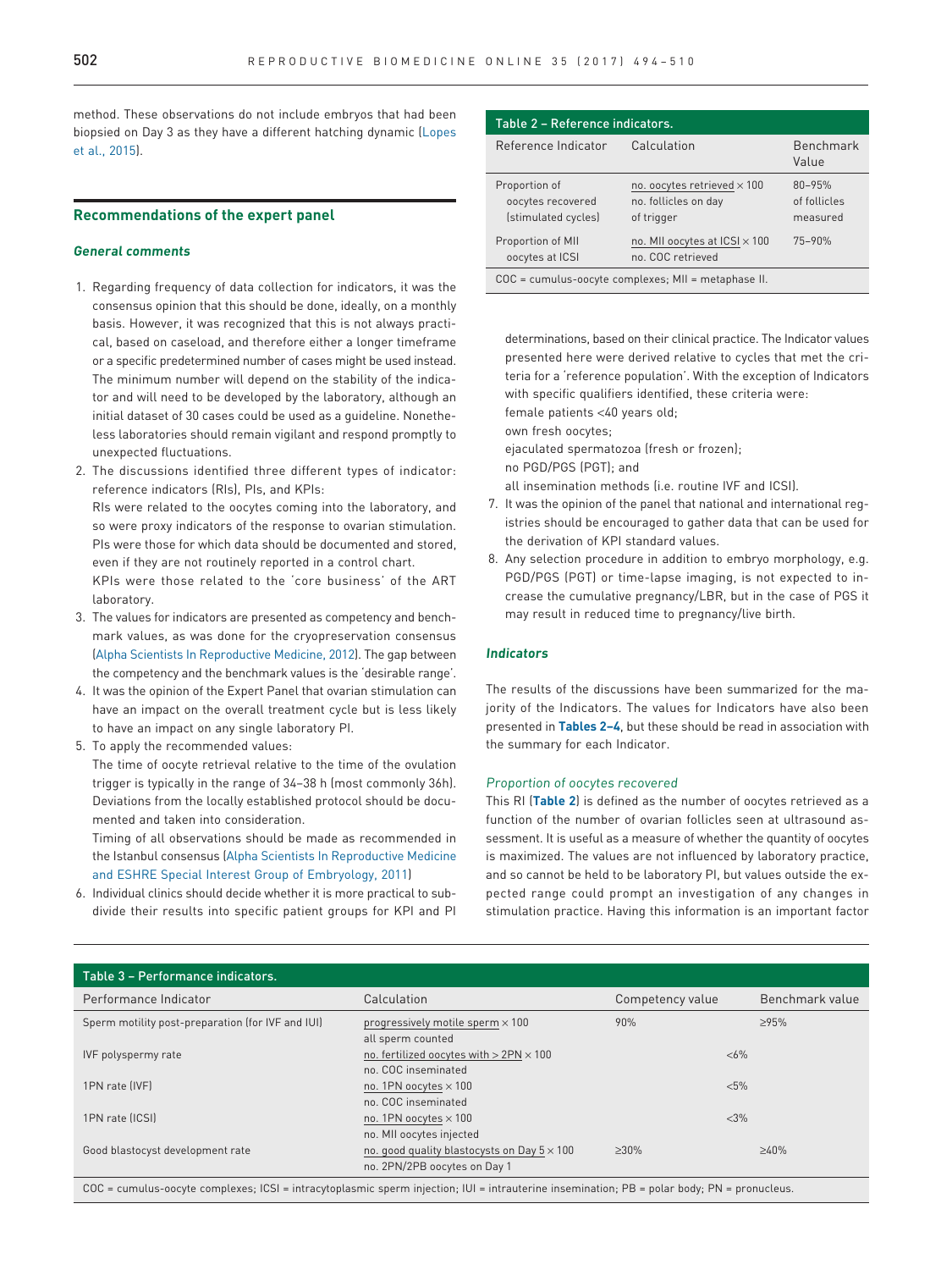<span id="page-9-3"></span>

| Table 4 - Key performance indicators.             |                                                    |                  |                 |  |  |  |
|---------------------------------------------------|----------------------------------------------------|------------------|-----------------|--|--|--|
| Key performance indicator                         | Calculation                                        | Competency value | Benchmark value |  |  |  |
| ICSI damage rate                                  | no. damaged or degenerated $\times$ 100            | $\leq 10\%$      | $< 5\%$         |  |  |  |
|                                                   | all oocytes injected                               |                  |                 |  |  |  |
| ICSI normal fertilization rate                    | no. oocytes with 2PN and $2PB \times 100$          | $\geq 65\%$      | $\geq 80\%$     |  |  |  |
|                                                   | no. MII oocytes injected                           |                  |                 |  |  |  |
| IVF normal fertilization rate                     | no. oocytes with 2PN and 2PB x 100                 | $\geq 60\%$      | $\geq 75\%$     |  |  |  |
|                                                   | no. COC inseminated                                |                  |                 |  |  |  |
| Failed fertilization rate (IVF)                   | no. cycles with no evidence of fert'n $\times$ 100 | $< 5\%$          |                 |  |  |  |
|                                                   | no. of stimulated IVF cycles                       |                  |                 |  |  |  |
| Cleavage rate                                     | no. cleaved embryos on Day $2 \times 100$          | $\geq 95\%$      | $\geq 99\%$     |  |  |  |
|                                                   | no. 2PN/2PB oocytes on Day 1                       |                  |                 |  |  |  |
| Day 2 embryo development rate                     | no. 4-cell embryos on Day $2 \times 100$           | $\geq 50\%$      | $\geq 80\%$     |  |  |  |
|                                                   | no. normally fertilized oocytes <sup>a</sup>       |                  |                 |  |  |  |
| Day 3 embryo development rate                     | no. 8-cell embryos on Day $3 \times 100$           | >45%             | >70%            |  |  |  |
|                                                   | no. normally fertilized oocytes <sup>a</sup>       |                  |                 |  |  |  |
| Blastocyst development rate                       | no. blastocysts Day $5 \times 100$                 | $\geq 40\%$      | $\geq 60\%$     |  |  |  |
|                                                   | no. normally fertilized oocytes <sup>a</sup>       |                  |                 |  |  |  |
| Successful biopsy rate                            | no. biopsies with DNA detected $\times$ 100        | $\geq 90\%$      | $\geq 95\%$     |  |  |  |
|                                                   | no. biopsies performed                             |                  |                 |  |  |  |
| Blastocyst cryosurvival rate                      | no. blastocysts appearing intact $\times$ 100      | $\geq 90\%$      | $\geq$ 99%      |  |  |  |
|                                                   | no. blastocysts warmed                             |                  |                 |  |  |  |
| Implantation rate (cleavage stage) <sup>b</sup>   | no. sacs seen on ultrasound <sup>c</sup> × 100     | $\geq$ 25%       | $\geq 35\%$     |  |  |  |
|                                                   | no. embryos transferred                            |                  |                 |  |  |  |
| Implantation rate (blastocyst stage) <sup>b</sup> | no. sacs seen on ultrasound <sup>c</sup> × 100     | $\geq 35\%$      | $\geq 60\%$     |  |  |  |
|                                                   | no. blastocysts transferred                        |                  |                 |  |  |  |

ICSI = intracytoplasmic sperm injection; MII = metaphase II; PB = polar body; PN = pronucleus.

<span id="page-9-0"></span><sup>a</sup> Defined as oocytes with 2PN and 2PB on Day 1.

<span id="page-9-1"></span>**b** Based on total number of embryos transferred to all patients in the reference group, not just to those for whom an implantation occurred.

<span id="page-9-2"></span><sup>c</sup> Definition reached after discussion, as some felt that no. fetal heartbeat detected/no. embryos transferred was a more meaningful Indicator.

in troubleshooting. The expected range is 80–95% of follicles measured in stimulated cycles.

#### Proportion of MII oocytes at ICSI

This RI (**[Table 2](#page-8-0)**) is defined as the proportion of oocytes that have nuclear maturity at the time of injection, and so acts as a proxy indication of the effectiveness of ovarian stimulation. It is not a laboratory PI, as values are not influenced by laboratory practice, but rather reflects factors that influence the competence of oocytes coming into the laboratory. The expected range is 75-90% at  $40 \pm 1$  h posttrigger for all COC retrieved. Values outside this range could prompt a review of any changes in ovarian stimulation, triggering, or follicle aspiration practice, as changes in the proportion of MII oocytes could be a factor in changes in fertilization rates and/or embryo development. Instability in this value could indicate changes in the stimulation, resulting in a higher proportion of either immature or post-mature oocytes.

Notes:

- Since this value is expected to be stable, laboratories may choose 'reporting by exception' – only reporting on it when it falls outside the expected range.
- It should be noted that nuclear maturity does not necessarily indicate cytoplasmic maturity of the oocyte [\(Coticchio et al., 2012;](#page-13-24) [Eppig, 1996; Sundstrom and Nilsson, 1988\)](#page-13-24).
- Clinics should consider whether they should sub-divide their assessment of this Indicator based on patient demographics.
- Good communication between laboratory and clinic (cycle planning and cycle review) were cited as being vital to excellent outcomes in IVF programs [\(Van Voorhis et al., 2010\)](#page-15-5).

#### Semen analysis characteristics

Sperm concentration, motility and vitality. Unless semen analyses are performed employing analytical methods as per the ESHRE SIG Andrology [\(Björndahl et al., 2010\)](#page-13-7) or WHO5 [\(World Health](#page-16-1) [Organization, 2010\)](#page-16-1) results for sperm concentration, motility and vitality will be subject to unacceptably high uncertainty of measurement [\(Bjorndahl et al., 2016; Sanchez-Pozo et al, 2013\)](#page-13-8).

Sperm morphology. Sperm morphology assessment is subjective and so is dependent on consistent training. Since the Tygerberg Strict Criteria cut-off of 4% normal forms was derived in relation to IVF success, it could be pertinent in differentiating between the need for IUI, IVF or ICSI [\(Menkveld, 2010; Mortimer and Menkveld, 2001\)](#page-14-23). However, the current visual evaluation of 200 or 400 spermatozoa used in the vast majority of laboratories to assess '% normal forms' has such a large uncertainty of measurement that it cannot be considered a reliable predictor for IVF success/failure for individual men [\(Björndahl et al., 2010; Kvist and Bjorndahl, 2002\)](#page-13-7). Unless determined using a more robust methodology, sperm normal forms should not be used to direct ART treatment options.

#### Sperm motility post-preparation

This PI is defined as the proportion of progressively motile spermatozoa in the sperm preparation for insemination, and includes only fresh normozoospermic ejaculate specimens. Sperm motility after washing should be very high, and low values would indicate problems with the preparation procedure. In this case, progressive motility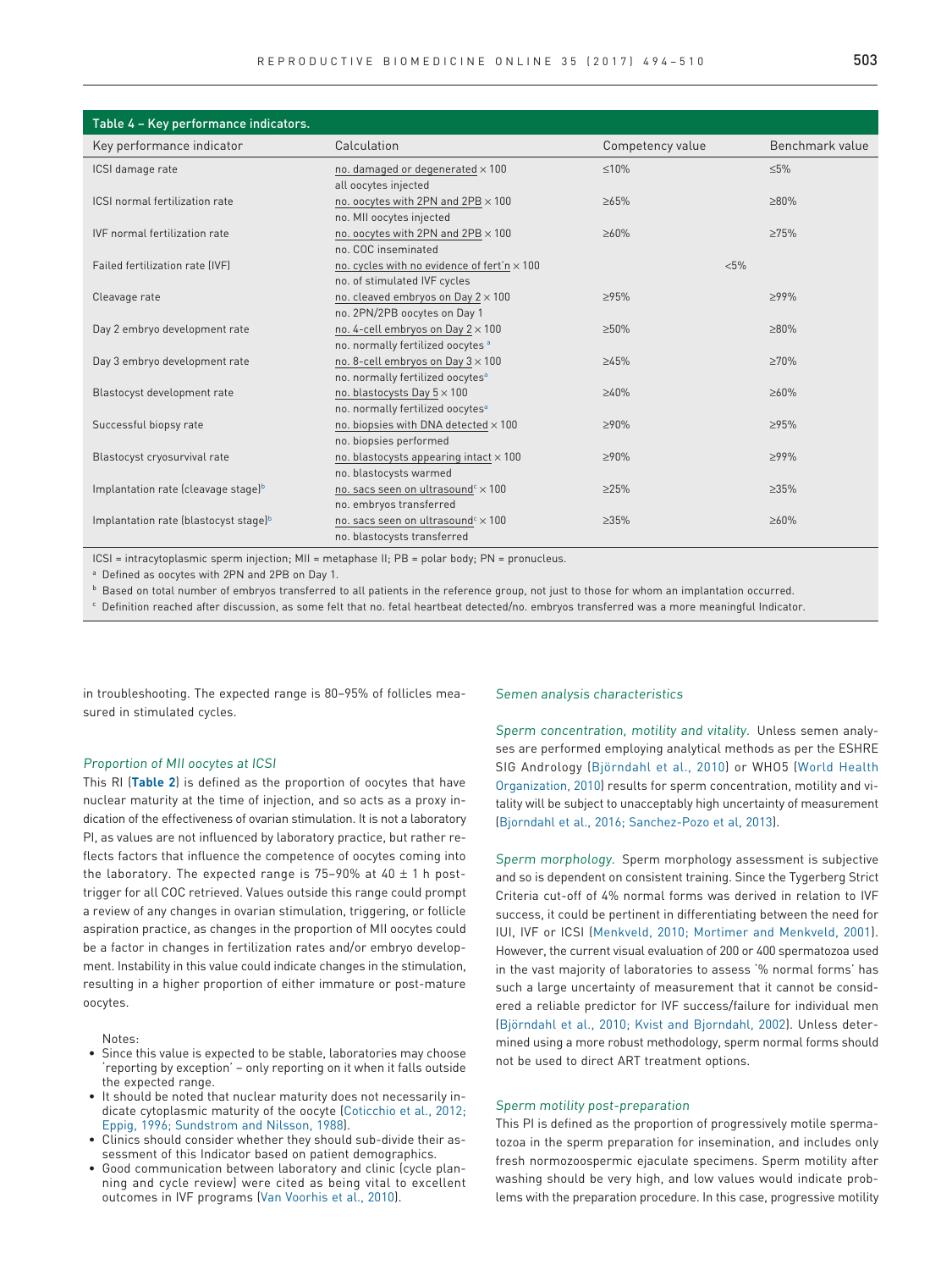is defined as spermatozoa that are moving with net space gain of the head, and so includes hyperactivated spermatozoa. Although there was excellent agreement among the survey responses, potential weaknesses of this PI include: possible poor reliability of % motility data; non-robust classification of cases based on uncertainty of semen analysis data; variability in sperm preparation method used; and abnormal response of the sperm to the preparation method used. The reference values were competence 90% and benchmark ≥95%.

#### Notes:

- There is no sperm recovery rate KPI recommended because this is so heavily dependent on the processing method.
- Recommendations for IUI or IVF treatment: It was the recommendation of the Expert Panel that decisions regarding a man's suitability or need for an appropriate ART treatment modality (IUI, IVF or ICSI) should be based on number of spermatozoa and motility assessments determined in a pre-treatment 'trial preparation'. The competency threshold value was agreed as at least 90% progressive motility post-wash with a benchmark of at least 95% progressive motility.
- Recommendations for ICSI Treatment: There was no cut-off value recommended for ICSI treatment, beyond the spermatozoa ideally being alive. In this case, the best evidence of vitality is motility. the second-best evidence, in the absence of motility, is a positive hypoosmotic swelling (HOS) test [\(Björndahl et al., 2010\)](#page-13-7), although other methodologies also exist.

#### ICSI damage rate

This KPI (**[Table 4](#page-9-3)**) is defined as the proportion of oocytes that are damaged during the ICSI injection, or have degenerated by the time of fertilization assessment on Day 1. It is informative of gamete quality and/or operator skill, and excludes damage from oocyte stripping, which should be very rare. The results can be skewed by the patient mix or the stimulation protocols used, so all cycles should be included to reduce the relative impact of these variables. The Alpha survey gave similar median and mode values for each level. These values were agreed by the Expert Panel in relation to those recommended by ACE [\(Hughes and Association of Clinical Embryologists,](#page-14-9) [2012\)](#page-14-9). The reference values for ICSI damage rate are: competence ≤10%; benchmark ≤5%.

#### ICSI normal fertilization rate

This KPI (**[Table 4](#page-9-3)**) is defined as the number of fertilized oocytes on Day 1 (presence of 2PN and 2PB assessed at  $17 \pm 1$  h post-injection) [\(Alpha Scientists In Reproductive Medicine and ESHRE Special Interest](#page-13-12) [Group of Embryology, 2011\)](#page-13-12), as a function of all MII oocytes injected. This is a common, broad, effective indicator of good laboratory practice, as it is informative of gamete quality and/or operator skill. This KPI includes ejaculated spermatozoa only (fresh or frozen) as results may be lower with surgically-retrieved spermatozoa, and excludes in-vitro matured oocytes, as well as thawed/warmed oocytes (this was dealt with in the cryopreservation consensus) [\(Alpha](#page-13-20) [Scientists In Reproductive Medicine, 2012\)](#page-13-20). Reference values were agreed by the Expert Panel: competence ≥ 65%; benchmark ≥80%.

Notes:

- Total ICSI failed fertilization rate: It was the consensus of the Expert Panel that complete failure to achieve normal fertilization in an ICSI cycle did not need to be a PI, but should be reported by exception, meaning that every case should be investigated. This includes only stimulated cycles, as natural cycles are expected to have only 1 oocyte.
- Poor ICSI fertilization rate: Although opinion regarding the expected incidence of cycles with ICSI fertilization rates <25% was sought in the Alpha survey, the consensus of the Expert Panel was

to exclude this Indicator, as it did not add to the information already collected.

- Giant oocytes should not be injected due to published evidence of chromosomal abnormality [\(Balakier et al., 2002; Lehner et al.,](#page-13-25) [2015; Rosenbusch et al., 2002\)](#page-13-25).
- Regarding oocytes with smooth endoplasmic reticulum clusters (SER), more recent publications reporting outcomes suggest that the Istanbul consensus recommendation not to inject/inseminate these oocytes may need to be revisited [\(Mateizel et al., 2013\)](#page-14-24). It was the opinion of the Expert Panel that, in the meantime, the decision to inject SER-positive oocytes should be reviewed by the clinical team on a case-by-case basis. Follow-up of results, including pregnancy outcome and babies born after insemination and transfer of the resulting embryos, should be performed.

#### Normal IVF fertilization rate

This KPI (**[Table 4](#page-9-3)**) is defined as the number of fertilized oocytes on Day 1 (presence of 2PN and 2PB assessed at  $17 \pm 1$  h postinsemination [\(Alpha Scientists In Reproductive Medicine and ESHRE](#page-13-12) [Special Interest Group of Embryology, 2011\)](#page-13-12)), as a function of all COC inseminated. IVF normal fertilization rate is an important indicator of laboratory performance, as it relies upon effective gamete handling and culture, and so is a measure of the whole in-vitro fertilization system. The reference values are: competency ≥60%; benchmark ≥75%. It should be noted that the benchmark value was determined based on a rounding of the product of the benchmark rates for MII oocytes (90%) and fertilization rate of MII oocytes (80%).

#### IVF polyspermy rate

This PI (**[Table 3](#page-8-0)**) is defined as the proportion of inseminated oocytes with more than two pronuclei on Day 1 (17  $\pm$  1 h post-insemination). It is needed to provide the information to interpret any observed variations in the normal fertilization rate. It was the consensus value that polyspermy rate should be <6%. Observed values above this rate should be reported and investigated.

## 1PN rate following IVF or ICSI

This PI (**[Table 3](#page-8-0)**) is defined as the proportion of inseminated oocytes with one pronucleus on Day 1 (17  $\pm$  1 h post-insemination). It can provide a marker of a problem in gamete handling or culture conditions and so should be low under normal conditions. It was the consensus that the 1PN rate should be <5% for IVF cycles, and <3% for ICSI cycles. The difference between IVF and ICSI is related to the pre-selection of oocytes prior to ICSI injection. Observed values above this rate should be reported and investigated.

#### Failed fertilization rate (IVF cycles)

This KPI (**[Table 4](#page-9-3)**) is defined as the proportion of IVF cycles (excludes ICSI cycles) with no evidence of fertilization (i.e. 0 oocytes with  $\geq$ 2PN) on Day 1 (17  $\pm$  1 h post-insemination). It can provide a marker of a problem in gamete quality (sperm function, oocyte activation, gamete receptors), sperm processing, or in the number of spermatozoa used for insemination. It should be low, under normal conditions. Based on the Alpha survey, and on the values recommended by ACE [\(Hughes and Association of Clinical Embryologists, 2012\)](#page-14-9), it was the consensus that the IVF failed fertilization rate should be <5% for stimulated cycles. Observed values above this rate should be reported and investigated.

#### Zygote grade (IVF cycles)

Zygote grade is an evaluation of the quality of the fertilized oocyte, conducted  $17 \pm 1$  h post-insemination. It was the consensus that there were not enough data to recommend Indicator values for this measure.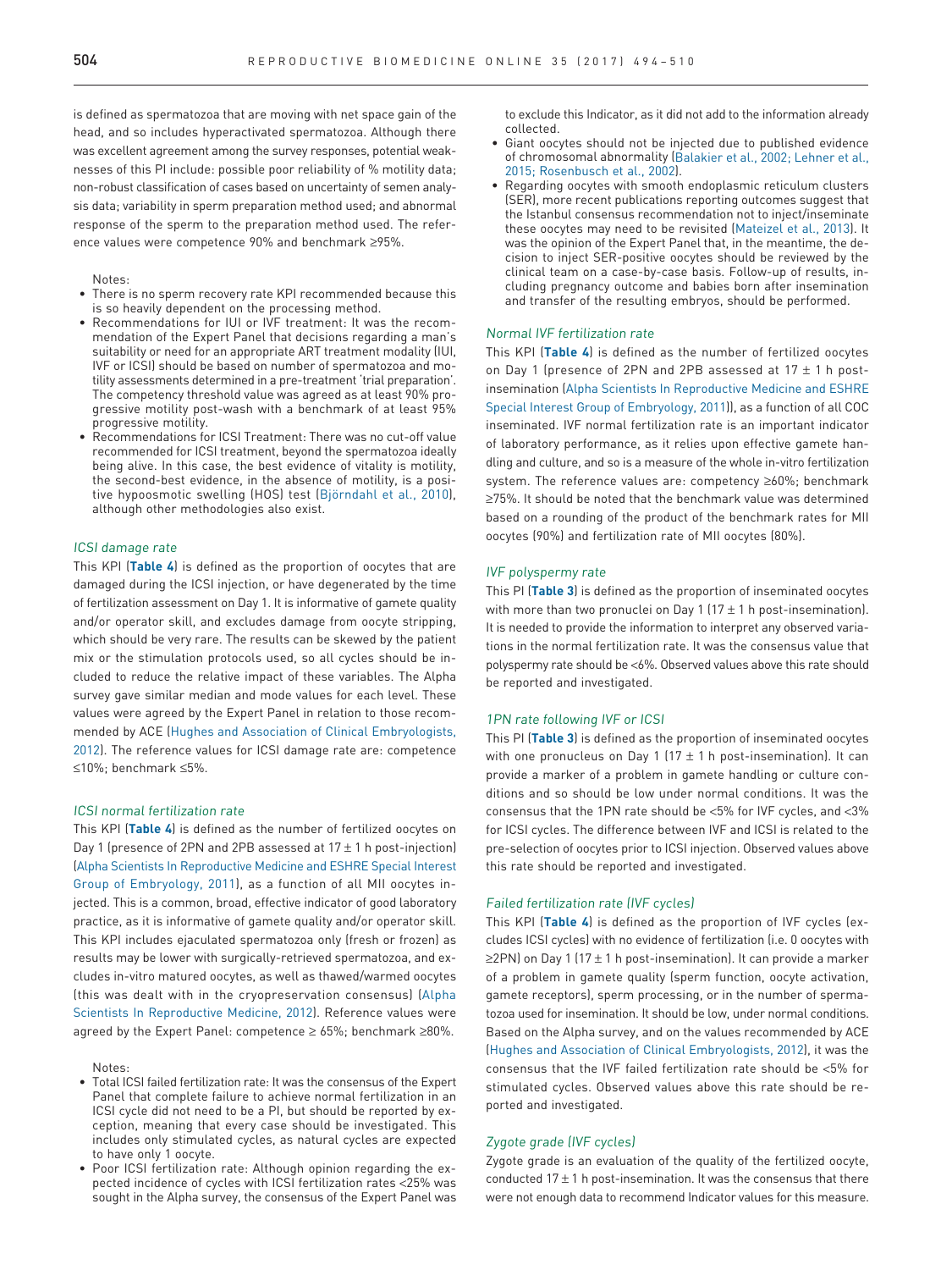In the discussion related to micronuclei, it was agreed that while micronuclei are abnormal, there is no evidence to confirm the identity of these dynamic manifestations.

#### Early cleavage rate

Early cleavage rate is the proportion of fertilized oocytes that have undergone the first round of cleavage by  $26 \pm 1$  h post-insemination by ICSI or  $28 \pm 1$  h post-insemination by IVF. There is evidence that early cleavage, together with other factors, can be used as an embryo selection method as it has been correlated with implantation rate [\(Balaban and Urman, 2003; Brezinova et al., 2009; Ciray et al., 2005;](#page-13-16) [Lundqvist et al., 2001; Shoukir et al., 1997\)](#page-13-16). However, as it is not routinely calculated, it was the consensus that while this Indicator can be useful for troubleshooting purposes, there were no recommendations for expected values.

#### Cleavage rate

This KPI (**[Table 4](#page-9-3)**) is defined as the proportion of zygotes that cleave to become embryos on Day 2 (44  $\pm$  1 h post-insemination) [\(Alpha](#page-13-12) [Scientists In Reproductive Medicine and ESHRE Special Interest Group](#page-13-12) [of Embryology, 2011\)](#page-13-12). It provides an indication of the ability of the culture system to support cleavage of fertilized oocytes (i.e. with occurrence of cellular division), and of embryo viability, so a low cleavage rate could be a warning that the culture system has been impacted by an extrinsic factor. Furthermore, there is evidence that the presence of at least 1 non-cleaved embryo is predictive of reduced embryo quality for the remaining cohort [\(Machtinger et al., 2015\)](#page-14-18). The reference values are: competency >95%; benchmark >99%.

#### Embryo development rate

This KPI (**[Table 4](#page-9-3)**) is defined as the proportion of cleaved embryos at the 4-cell stage on Day 2  $(44 \pm 1 \text{ h post-insemination})$  or at the 8-cell stage on Day 3 (68  $\pm$  1 h post-insemination) per normally fertilized oocyte. This is an indicator of the ability of the culture system to support cleavage according to the expected stages, as well as providing an indication of the viability and quality of embryos. This KPI just considers the developmental stage of the embryo, regardless of grade, because developmental stage has been reported to give the highest degree of predictive power and has the advantage of being an objective measure. It was acknowledged that not all clinics consider the specific cell stages defined here, and that the culture system used can affect the kinetics of embryo development.

The reference values, based on the median and maximum results from the participants' laboratories are: Day 2, competency ≥50% and benchmark ≥80%; and Day 3, competency ≥45% and benchmark ≥70%.

Notes:

- It was the decision of the Expert Panel not to consider Day 4 embryo development rate.
- This KPI is most relevant to clinics that transfer embryos on Day 2 or Day 3.

#### Embryo and blastocyst utilization rates

These potential Indicators were defined as the number of embryos (or blastocysts) suitable for transfer or cryopreservation as a function of the number of normally fertilized (2PN) oocytes observed on Day 1. Although it was agreed that these Indicators could be of value for internal laboratory comparison, the consensus opinion was that because there are so many differences in laboratory and clinical practice, it was not practical to suggest any values for these Indicators.

# Blastocyst development rate

This KPI (**[Table 4](#page-9-3)**) is defined as the proportion of blastocysts observed at  $116 \pm 2$  h post-insemination as a function of the number of normally fertilized oocytes. It estimates the ability of the culture system to support blastocyst formation from fertilized oocytes (i.e. with formation of ICM, trophectoderm cells and a blastocoele cavity), and provides an indication of embryo viability. It should be noted that this definition only considers blastocyst formation, with no consideration of blastocyst stage or blastocyst quality.

The reference values are: competency  $\geq 40\%$ : benchmark  $\geq 60\%$ (Day 5). A possible additional PI might be the development of an additional 10–15% blastocysts by  $140 \pm 2$  h post-insemination (i.e. by Day 6).

#### Good blastocyst development rate

This PI (**[Table 3](#page-8-0)**) is defined as the number of good-quality blastocysts as a function of the number of normally fertilized oocytes. Blastocyst quality is as defined in the Istanbul consensus [\(Alpha](#page-13-12) [Scientists In Reproductive Medicine and ESHRE Special Interest Group](#page-13-12) [of Embryology, 2011\)](#page-13-12). This Indicator estimates the ability of the culture system to support the formation of high-grade blastocysts from fertilized oocytes (i.e. with formation of ICM, trophectoderm cells and a blastocoele cavity), and an indication of embryo viability. The reference values are: competency ≥ 30%; benchmark ≥ 40% (Day 5). A possible additional PI might be the development of an additional 5–15% blastocysts by  $140 \pm 2$  h post-insemination (i.e. by Day 6), depending upon the culture system.

#### Proportion of good blastocysts

This PI is defined as the proportion of blastocysts with a grade of 'good' or higher. There was no discussion of reference values for this Indicator, as they can be inferred from the preceding two Indicators.

#### Day 5 embryo transfer rate

This PI is defined as the proportion of cycles with at least one utilizable blastocyst on Day 5 relative to the presence of at least one 2PN oocyte on Day 1, to allow for the inclusion of cycles in which the decision has been made to cryopreserve all embryos. This Indicator reflects the efficiency of the whole culture system, but is only relevant for those clinics that have a blanket strategy of Day 5 transfers. It was the consensus opinion that as there are too many clinicspecific variables, including different embryo transfer policies in different centres, clinics should develop their own expectations for this Indicator, depending on when the decision to go to Day 5 transfer is made (e.g. Day 0 versus Day 3).

#### Implantation rate

For this consensus, this KPI (**[Table 4](#page-9-3)**) is defined as the number of gestational sacs divided by the total number of embryos transferred, irrespective of whether a pregnancy was established [\(Zegers-Hochschild et al, 2009\)](#page-16-4). There was some dissent about the use of sacs, rather than fetal heartbeat – which was felt to be a more meaningful indicator of implantation rate – however sacs are used by most national/international registries. Following discussion, it was agreed to use sacs for the purpose of this consensus, but that the use of fetal heartbeat as the numerator should be revisited in the future.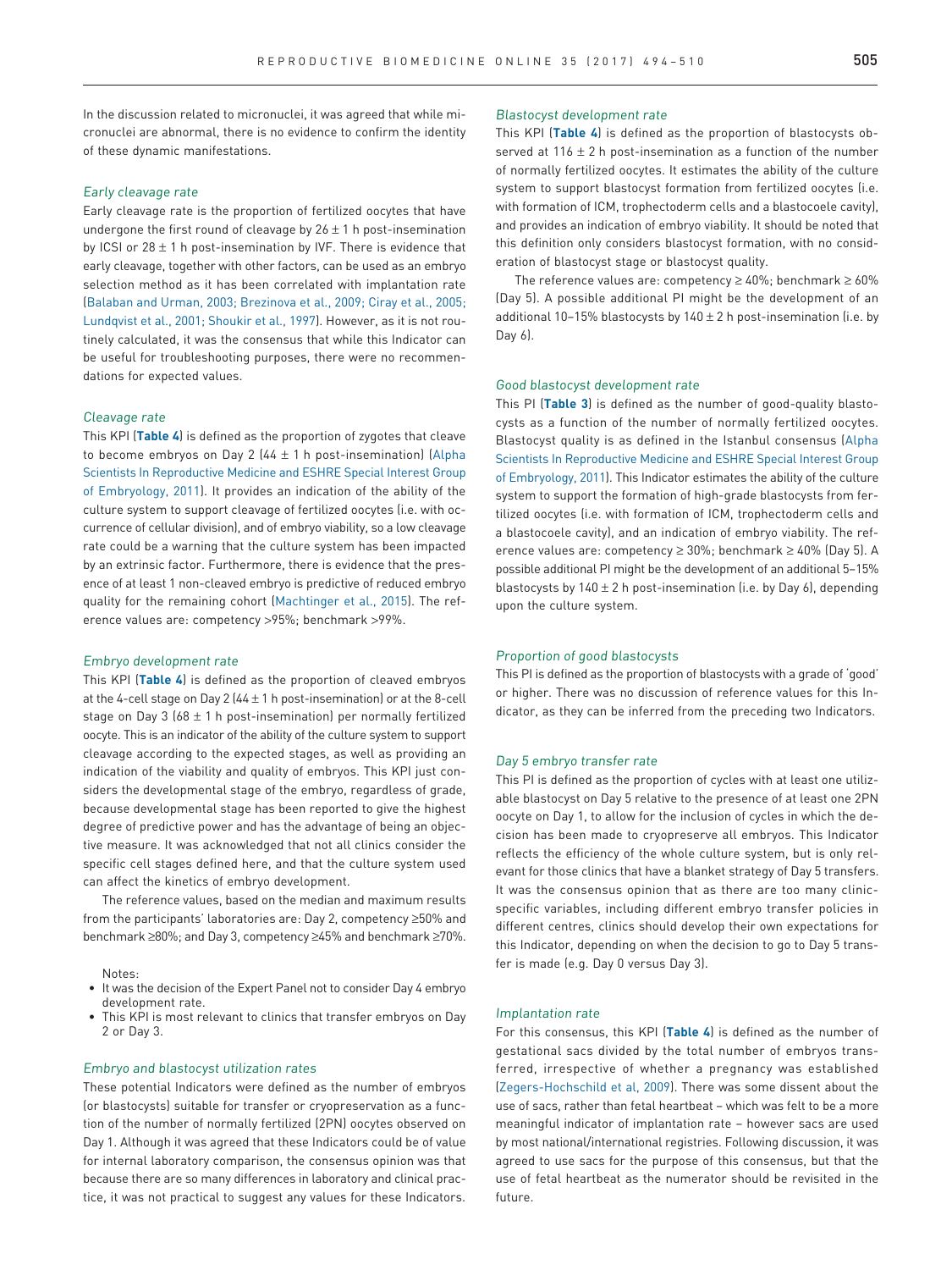Implantation rate provides an indication of the overall performance of the laboratory, so an overall low implantation rate is a serious sign of a systemic problem. Values would be expected to be lower for Day 2 and Day 3 transfers than for blastocyst transfers. In addition, results will be influenced by clinical factors (e.g. uterine receptivity) and the existence of different policies in different centres for deciding the day of embryo transfer.

#### Reference values for implantation rates.

Planned transfers of cleavage-stage embryos (Day 2 or Day 3): competency ≥ 25%; benchmark ≥ 35%

Blastocyst transfers: competency ≥ 35%; benchmark ≥ 60% (the panel was divided between 55% and 60%, but agreed that 60% was an aspirational goal)

Note: These values could be affected if there are a large number of patients in the cohort who have had a large number of previous, unsuccessful cycles or significant clinical adverse factors. In addition, individual clinics may wish to further stratify their results based on patient age groups.

# Live birth rate

It was the consensus that there are too many other variables to support the use of LBR as a laboratory indicator for either cleavage-stage or blastocyst-stage embryo transfers.

# Successful biopsy rate

This KPI (**[Table 4](#page-9-3)**) is defined as the proportion of biopsied and tubed/ fixed samples where DNA is detected. It is a measure of the ability of embryologists to transfer the biopsied samples to test tubes, as proven by positive DNA amplification.

Based on data from the surveys and the PGD Consortium, which reported 91% diagnosis rate in 254,820 biopsies [\(De Rycke et al., 2015\)](#page-13-21), the reference values were: competency  $\geq$  90%; benchmark  $\geq$  95% (**[Table 4](#page-9-3)**).

#### No biopsy

This Indicator was defined as the proportion of treatment cycles that had no embryos available for biopsy. It was the consensus that not having good-quality blastocysts for biopsy is not an indication of the quality of the PGD/PGS service. It is an expression of blastocyst development rates, and so no further values were developed for this Indicator.

# No embryos found on warming or degenerated embryos found on warming

Nowadays, the majority of PGT cycles are based on blastocyst biopsy and cryopreservation. It was agreed that no embryos found on warming or degenerated embryos found on warming should be a KPI, as it provides a reflection of operator skill, and/or the device used. However, since not finding an embryo is a rare event, the panel was unable to estimate a competency value, as the value would be very low.

Due to greater experience with blastocyst vitrification, the rate of degeneration on warming should now be lower than that estimated in the previous cryopreservation consensus [\(Alpha Scientists In](#page-13-20) [Reproductive Medicine, 2012\)](#page-13-20). Similarly, it was the consensus that reexpansion does not differ between (warmed) biopsied and nonbiopsied blastocysts.

Notwithstanding some device differences, the reference rates for blastocyst cryosurvival could now reasonably be expected to be: competency ≥ 90%; benchmark ≥ 99% (**[Table 4](#page-9-3)**).

#### Implantation rate of biopsied embryos

It was the consensus that the implantation rate for blastocysts biopsied for PGS should exceed that expected for the age-matched patient population in the same clinic. From the literature, a meta-analysis reported an improvement of 30% sustained implantation rate after the transfer of PGS-selected blastocysts relative to controls [\(Dahdouh et al.,](#page-13-26) [2015; Scott et al., 2013\)](#page-13-26).

#### Time-lapse imaging

Despite there being an increasing number of IVF cycles incorporating time-lapse imaging for embryo assessment and selection, the panel considered it premature to propose time-lapse related performance indicators for the IVF laboratory, due to the limited and varied data associating precise timings of human embryo development with viability or good laboratory practice. It was accepted, however, that due to the detailed morphological and kinetic information collected per embryo, time-lapse imaging may prove to be a future early warning tool for compromised culture conditions, providing a (intra-)laboratory PI, specifically if a change in mean timings for embryos to reach developmental milestones may be detected more readily and rapidly than with standard assessment methods.

A time-lapse assay of mouse embryo development linked specific morphokinetic changes to toxicity of mineral oil. This demonstrates the sensitivity of mouse embryo cleavage timings to the quality of the culture environment and the potential value of time-lapse in detecting such changes [\(Wolff et al., 2013\)](#page-16-5). To date, no studies of this type have been performed on human embryos.

The current recommendation, therefore, was that clinics may wish to establish time-lapse KPI and benchmarks based on their own experience. It was suggested that the frequency of anomalous cleavage events, such as trichotomous mitosis (direct cleavage to three cells), which is known to be relatively common (6–8%) and associated with reduced implantation potential, could be monitored for future use as a KPI [\(Athayde Wirka et al., 2014; Rubio et al.,](#page-13-27) [2012\)](#page-13-27). In addition, it was considered that clinics using validated time-lapse algorithms for embryo selection may develop benchmarks associated with the proportion of embryos which ranked highest using morphokinetic modelling. Large-scale population studies are, however, required in order to identify which, if any, morphokinetic markers can be developed into universal and useful laboratory KPIs. It is also important to point out that morphokinetic embryo performance is believed to be highly associated with clinical and laboratory practices, and may therefore be difficult to compare between laboratories.

# **Acknowledgement**

The consensus meeting and writing of the paper were supported by funds from ESHRE and Alpha. Alpha gratefully acknowledges the following organizations for their financial support, through the provision of unrestricted educational grants: Global Fertility Alliance, Merck KGaA, Origio, and Vitrolife. We also thank the respondents to the questionnaires for their valuable contribution to this consensus. Additionally, we would like to express our gratitude to the following societies for providing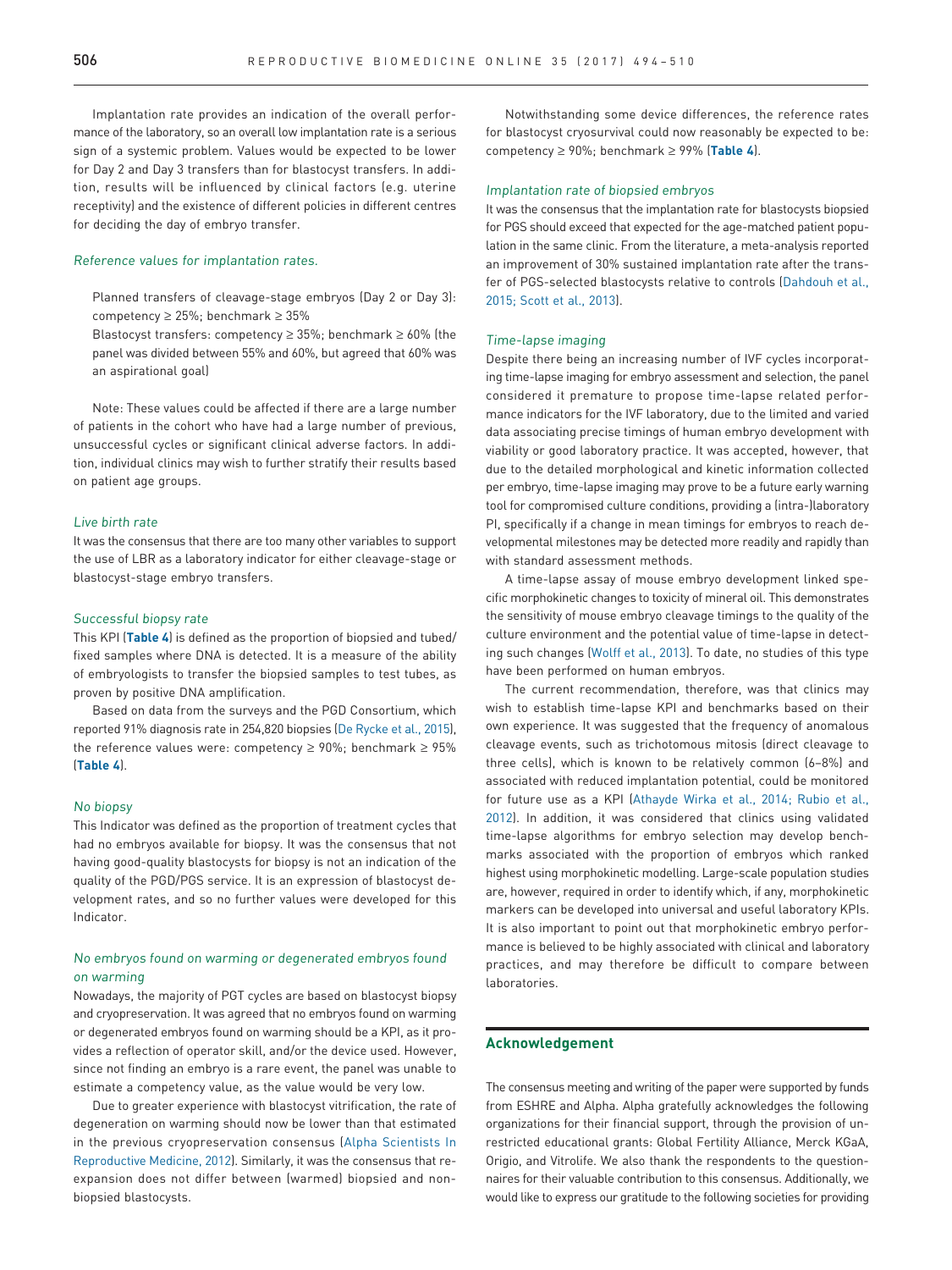their valuable insights on the laboratory performance indicators: BLEFCO (France), AGRBM (Germany), ICE (Ireland), SIERR (Italy), SASREG (South Africa), KED (Turkey), ACE (UK). This manuscript was prepared by Nathalie Vermeulen and Sharon Mortimer.

#### ARTICLE INFO

Article history: Received 14 June 2017 Accepted 21 June 2017

Keywords: Embryo IVF KPI **Oocyte** Performance indicator Sperm

## REFERENCES

- <span id="page-13-19"></span>[Ahlstrom, A., Westin, C., Reismer, E., Wikland, M., Hardarson, T., 2011.](http://refhub.elsevier.com/S1472-6483(17)30268-7/sr0010) [Trophectoderm morphology: an important parameter for predicting](http://refhub.elsevier.com/S1472-6483(17)30268-7/sr0010) [live birth after single blastocyst transfer. Hum. Reprod. 26, 3289–](http://refhub.elsevier.com/S1472-6483(17)30268-7/sr0010) [3296.](http://refhub.elsevier.com/S1472-6483(17)30268-7/sr0010)
- <span id="page-13-23"></span>[Ahlstrom, A., Westin, C., Wikland, M., Hardarson, T., 2013. Prediction of](http://refhub.elsevier.com/S1472-6483(17)30268-7/sr0015) [live birth in frozen-thawed single blastocyst transfer cycles by pre](http://refhub.elsevier.com/S1472-6483(17)30268-7/sr0015)[freeze and post-thaw morphology. Hum. Reprod. 28, 1199–1209.](http://refhub.elsevier.com/S1472-6483(17)30268-7/sr0015)
- <span id="page-13-20"></span>[Alpha Scientists In Reproductive Medicine, 2012. The Alpha consensus](http://refhub.elsevier.com/S1472-6483(17)30268-7/sr0020) [meeting on cryopreservation key performance indicators and](http://refhub.elsevier.com/S1472-6483(17)30268-7/sr0020) [benchmarks: proceedings of an expert meeting. Reprod. Biomed.](http://refhub.elsevier.com/S1472-6483(17)30268-7/sr0020) [Online 25, 146–167.](http://refhub.elsevier.com/S1472-6483(17)30268-7/sr0020)
- <span id="page-13-12"></span>[Alpha Scientists In Reproductive Medicine, ESHRE Special Interest](http://refhub.elsevier.com/S1472-6483(17)30268-7/sr0025) [Group of Embryology, 2011. The Istanbul consensus workshop on](http://refhub.elsevier.com/S1472-6483(17)30268-7/sr0025) [embryo assessment: proceedings of an expert meeting. Hum.](http://refhub.elsevier.com/S1472-6483(17)30268-7/sr0025) [Reprod. 26, 1270–1283. and Reprod Biomed Online 22:1632–1646](http://refhub.elsevier.com/S1472-6483(17)30268-7/sr0025) [\(simultaneous publication\).](http://refhub.elsevier.com/S1472-6483(17)30268-7/sr0025)
- <span id="page-13-3"></span>[Arce, J.C., Andersen, A.N., Fernandez-Sanchez, M., Visnova, H., Bosch,](http://refhub.elsevier.com/S1472-6483(17)30268-7/sr0030) [E., Garcia-Velasco, J.A., Barri, P., de Sutter, P., Klein, B.M., Fauser,](http://refhub.elsevier.com/S1472-6483(17)30268-7/sr0030) [B.C., 2014. Ovarian response to recombinant human follicle](http://refhub.elsevier.com/S1472-6483(17)30268-7/sr0030)[stimulating hormone: a randomized, antimullerian hormone](http://refhub.elsevier.com/S1472-6483(17)30268-7/sr0030)[stratified, dose-response trial in women undergoing in vitro](http://refhub.elsevier.com/S1472-6483(17)30268-7/sr0030) [fertilization/intracytoplasmic sperm injection. Fertil. Steril. 102,](http://refhub.elsevier.com/S1472-6483(17)30268-7/sr0030) [1633–1640, e1635.](http://refhub.elsevier.com/S1472-6483(17)30268-7/sr0030)
- <span id="page-13-27"></span>[Athayde Wirka, K., Chen, A.A., Conaghan, J., Ivani, K., Gvakharia, M.,](http://refhub.elsevier.com/S1472-6483(17)30268-7/sr0035) [Behr, B., Suraj, V., Tan, L., Shen, S., 2014. Atypical embryo](http://refhub.elsevier.com/S1472-6483(17)30268-7/sr0035) [phenotypes identified by time-lapse microscopy: high prevalence](http://refhub.elsevier.com/S1472-6483(17)30268-7/sr0035) [and association with embryo development. Fertil. Steril. 101, 1637–](http://refhub.elsevier.com/S1472-6483(17)30268-7/sr0035) [1648, e1631-1635.](http://refhub.elsevier.com/S1472-6483(17)30268-7/sr0035)
- <span id="page-13-1"></span>[Baart, E.B., Martini, E., Eijkemans, M.J., Van Opstal, D., Beckers, N.G.,](http://refhub.elsevier.com/S1472-6483(17)30268-7/sr0040) [Verhoeff, A., Macklon, N.S., Fauser, B.C., 2007. Milder ovarian](http://refhub.elsevier.com/S1472-6483(17)30268-7/sr0040) [stimulation for in-vitro fertilization reduces aneuploidy in the human](http://refhub.elsevier.com/S1472-6483(17)30268-7/sr0040) [preimplantation embryo: a randomized controlled trial. Hum.](http://refhub.elsevier.com/S1472-6483(17)30268-7/sr0040) [Reprod. 22, 980–988.](http://refhub.elsevier.com/S1472-6483(17)30268-7/sr0040)
- <span id="page-13-16"></span>[Balaban, B., Urman, B., 2003. Embryo culture as a diagnostic tool.](http://refhub.elsevier.com/S1472-6483(17)30268-7/sr0045) [Reprod. Biomed. Online 7, 671–682.](http://refhub.elsevier.com/S1472-6483(17)30268-7/sr0045)
- <span id="page-13-6"></span>[Balaban, B., Urman, B., 2006. Effect of oocyte morphology on embryo](http://refhub.elsevier.com/S1472-6483(17)30268-7/sr0050) [development and implantation. Reprod. Biomed. Online 12, 608–615.](http://refhub.elsevier.com/S1472-6483(17)30268-7/sr0050)
- <span id="page-13-25"></span>[Balakier, H., Bouman, D., Sojecki, A., Librach, C., Squire, J.A., 2002.](http://refhub.elsevier.com/S1472-6483(17)30268-7/sr0055) [Morphological and cytogenetic analysis of human giant oocytes and](http://refhub.elsevier.com/S1472-6483(17)30268-7/sr0055) [giant embryos. Hum. Reprod. 17, 2394–2401.](http://refhub.elsevier.com/S1472-6483(17)30268-7/sr0055)
- <span id="page-13-9"></span>[Bjorndahl, L., 2011. What is normal semen quality? On the use and](http://refhub.elsevier.com/S1472-6483(17)30268-7/sr0060) [abuse of reference limits for the interpretation of semen analysis](http://refhub.elsevier.com/S1472-6483(17)30268-7/sr0060) [results. Hum. Fertil. \(Camb.\) 14, 179–186.](http://refhub.elsevier.com/S1472-6483(17)30268-7/sr0060)
- <span id="page-13-8"></span>[Bjorndahl, L., Barratt, C.L., Mortimer, D., Jouannet, P., 2016. 'How to](http://refhub.elsevier.com/S1472-6483(17)30268-7/sr0065) [count sperm properly': checklist for acceptability of studies based](http://refhub.elsevier.com/S1472-6483(17)30268-7/sr0065) [on human semen analysis. Hum. Reprod. 31, 227–232.](http://refhub.elsevier.com/S1472-6483(17)30268-7/sr0065)
- <span id="page-13-7"></span>[Björndahl, L., Mortimer, D., Barratt, C.L., Castilla, J.A., Menkveld, R.,](http://refhub.elsevier.com/S1472-6483(17)30268-7/sr0070) [Kvist, U., Alvarez, J.G., Haugen, T.B., 2010. A Practical Guide to](http://refhub.elsevier.com/S1472-6483(17)30268-7/sr0070) [Basic Laboratory Andrology. Cambridge University Press,](http://refhub.elsevier.com/S1472-6483(17)30268-7/sr0070) [Cambridge, UK.](http://refhub.elsevier.com/S1472-6483(17)30268-7/sr0070)
- <span id="page-13-5"></span>[Braga, D.P., Setti, A.S., Figueira Rde, C., Machado, R.B., Iaconelli, A., Jr.,](http://refhub.elsevier.com/S1472-6483(17)30268-7/sr0075) [Borges, E., Jr., 2013. Influence of oocyte dysmorphisms on](http://refhub.elsevier.com/S1472-6483(17)30268-7/sr0075) [blastocyst formation and quality. Fertil. Steril. 100, 748–754.](http://refhub.elsevier.com/S1472-6483(17)30268-7/sr0075)
- <span id="page-13-17"></span>[Brezinova, J., Oborna, I., Svobodova, M., Fingerova, H., 2009. Evaluation](http://refhub.elsevier.com/S1472-6483(17)30268-7/sr0080) [of day one embryo quality and IVF outcome–a comparison of two](http://refhub.elsevier.com/S1472-6483(17)30268-7/sr0080) [scoring systems. Reprod. Biol. Endocrinol. 7, 9.](http://refhub.elsevier.com/S1472-6483(17)30268-7/sr0080)
- <span id="page-13-15"></span>[Ciray, H.N., Karagenc, L., Ulug, U., Bener, F., Bahceci, M., 2005. Use of](http://refhub.elsevier.com/S1472-6483(17)30268-7/sr0085) [both early cleavage and day 2 mononucleation to predict embryos](http://refhub.elsevier.com/S1472-6483(17)30268-7/sr0085) [with high implantation potential in intracytoplasmic sperm injection](http://refhub.elsevier.com/S1472-6483(17)30268-7/sr0085) [cycles. Fertil. Steril. 84, 1411–1416.](http://refhub.elsevier.com/S1472-6483(17)30268-7/sr0085)
- <span id="page-13-22"></span>[Cobo, A., de los Santos, M.J., Castello, D., Gamiz, P., Campos, P.,](http://refhub.elsevier.com/S1472-6483(17)30268-7/sr0090) [Remohi, J., 2012. Outcomes of vitrified early cleavage-stage and](http://refhub.elsevier.com/S1472-6483(17)30268-7/sr0090) [blastocyst-stage embryos in a cryopreservation program: evaluation](http://refhub.elsevier.com/S1472-6483(17)30268-7/sr0090) [of 3,150 warming cycles. Fertil. Steril. 98, 1138–1146, e1131.](http://refhub.elsevier.com/S1472-6483(17)30268-7/sr0090)
- <span id="page-13-11"></span>[Coetzee, K., Kruge, T.F., Lombard, C.J., 1998. Predictive value of normal](http://refhub.elsevier.com/S1472-6483(17)30268-7/sr0095) [sperm morphology: a structured literature review. Hum. Reprod.](http://refhub.elsevier.com/S1472-6483(17)30268-7/sr0095) [Update 4, 73–82.](http://refhub.elsevier.com/S1472-6483(17)30268-7/sr0095)
- <span id="page-13-10"></span>[Cooper, T.G., Noonan, E., von Eckardstein, S., Auger, J., Baker, H.W.,](http://refhub.elsevier.com/S1472-6483(17)30268-7/sr0100) [Behre, H.M., Haugen, T.B., Kruger, T., Wang, C., Mbizvo, M.T.,](http://refhub.elsevier.com/S1472-6483(17)30268-7/sr0100) [Vogelsong, K.M., 2010. World Health Organization reference values](http://refhub.elsevier.com/S1472-6483(17)30268-7/sr0100) [for human semen characteristics. Hum. Reprod. Update 16, 231–](http://refhub.elsevier.com/S1472-6483(17)30268-7/sr0100) [245.](http://refhub.elsevier.com/S1472-6483(17)30268-7/sr0100)
- <span id="page-13-24"></span>[Coticchio, G., Dal-Canto, M., Guglielmo, M.C., Mignini-Renzini, M.,](http://refhub.elsevier.com/S1472-6483(17)30268-7/sr0105) [Fadini, R., 2012. Human oocyte maturation in vitro. Int. J. Dev. Biol.](http://refhub.elsevier.com/S1472-6483(17)30268-7/sr0105) [56, 909–918.](http://refhub.elsevier.com/S1472-6483(17)30268-7/sr0105)
- <span id="page-13-18"></span>[de los Santos, M.J., Arroyo, G., Busquet, A., Calderon, G., Cuadros, J.,](http://refhub.elsevier.com/S1472-6483(17)30268-7/sr0110) [Hurtado de Mendoza, M.V., Moragas, M., Herrer, R., Ortiz, A., Pons,](http://refhub.elsevier.com/S1472-6483(17)30268-7/sr0110) [C., Ten, J., Vilches, M.A., Figueroa, M.J., Embryology, A.I.G.I., 2014.](http://refhub.elsevier.com/S1472-6483(17)30268-7/sr0110) [A multicenter prospective study to assess the effect of early](http://refhub.elsevier.com/S1472-6483(17)30268-7/sr0110) [cleavage on embryo quality, implantation, and live-birth rate. Fertil.](http://refhub.elsevier.com/S1472-6483(17)30268-7/sr0110) [Steril. 101, 981–987.](http://refhub.elsevier.com/S1472-6483(17)30268-7/sr0110)
- <span id="page-13-26"></span>[Dahdouh, E.M., Balayla, J., Garcia-Velasco, J.A., 2015. Comprehensive](http://refhub.elsevier.com/S1472-6483(17)30268-7/sr0115) [chromosome screening improves embryo selection: a meta](http://refhub.elsevier.com/S1472-6483(17)30268-7/sr0115)[analysis. Fertil. Steril. 104, 1503–1512.](http://refhub.elsevier.com/S1472-6483(17)30268-7/sr0115)
- <span id="page-13-4"></span>[Davison, S.L., Bell, R., Donath, S., Montalto, J.G., Davis, S.R., 2005.](http://refhub.elsevier.com/S1472-6483(17)30268-7/sr0120) [Androgen levels in adult females: changes with age, menopause,](http://refhub.elsevier.com/S1472-6483(17)30268-7/sr0120) [and oophorectomy. J. Clin. Endocrinol. Metab. 90, 3847–3853.](http://refhub.elsevier.com/S1472-6483(17)30268-7/sr0120)
- <span id="page-13-21"></span>[De Rycke, M., Belva, F., Goossens, V., Moutou, C., SenGupta, S.B.,](http://refhub.elsevier.com/S1472-6483(17)30268-7/sr0125) [Traeger-Synodinos, J., Coonen, E., 2015. ESHRE PGD Consortium](http://refhub.elsevier.com/S1472-6483(17)30268-7/sr0125) [data collection XIII: cycles from January to December 2010 with](http://refhub.elsevier.com/S1472-6483(17)30268-7/sr0125) [pregnancy follow-up to October 2011. Hum. Reprod. 30, 1763–](http://refhub.elsevier.com/S1472-6483(17)30268-7/sr0125) [1789.](http://refhub.elsevier.com/S1472-6483(17)30268-7/sr0125)
- <span id="page-13-0"></span>[Delvigne, A., 2009. Symposium: update on prediction and management](http://refhub.elsevier.com/S1472-6483(17)30268-7/sr0130) [of OHSS. Epidemiology of OHSS. Reprod. Biomed. Online 19, 8–13.](http://refhub.elsevier.com/S1472-6483(17)30268-7/sr0130)
- <span id="page-13-2"></span>[Denomme, M.M., Mann, M.R., 2012. Genomic imprints as a model for](http://refhub.elsevier.com/S1472-6483(17)30268-7/sr0135) [the analysis of epigenetic stability during assisted reproductive](http://refhub.elsevier.com/S1472-6483(17)30268-7/sr0135) [technologies. Reproduction 144, 393–409.](http://refhub.elsevier.com/S1472-6483(17)30268-7/sr0135)
- <span id="page-13-14"></span>[Ebner, T., Moser, M., Sommergruber, M., Tews, G., 2003. Selection](http://refhub.elsevier.com/S1472-6483(17)30268-7/sr0140) [based on morphological assessment of oocytes and embryos at](http://refhub.elsevier.com/S1472-6483(17)30268-7/sr0140) [different stages of preimplantation development: a review. Hum.](http://refhub.elsevier.com/S1472-6483(17)30268-7/sr0140) [Reprod. Update 9, 251–262.](http://refhub.elsevier.com/S1472-6483(17)30268-7/sr0140)
- <span id="page-13-13"></span>[Ebner, T., Montag, M., Oocyte Activation Study Group, Montag, M., Van](http://refhub.elsevier.com/S1472-6483(17)30268-7/sr0145) [der Ven, K., Van der Ven, H., Ebner, T., Shebl, O., Oppelt, P.,](http://refhub.elsevier.com/S1472-6483(17)30268-7/sr0145) [Hirchenhain, J., Krussel, J., Maxrath, B., Gnoth, C., Friol, K., Tigges,](http://refhub.elsevier.com/S1472-6483(17)30268-7/sr0145) [J., Wunsch, E., Luckhaus, J., Beerkotte, A., Weiss, D., Grunwald, K.,](http://refhub.elsevier.com/S1472-6483(17)30268-7/sr0145) [Struller, D., Etien, C., 2015. Live birth after artificial oocyte activation](http://refhub.elsevier.com/S1472-6483(17)30268-7/sr0145) [using a ready-to-use ionophore: a prospective multicentre study.](http://refhub.elsevier.com/S1472-6483(17)30268-7/sr0145) [Reprod. Biomed. Online 30, 359–365.](http://refhub.elsevier.com/S1472-6483(17)30268-7/sr0145)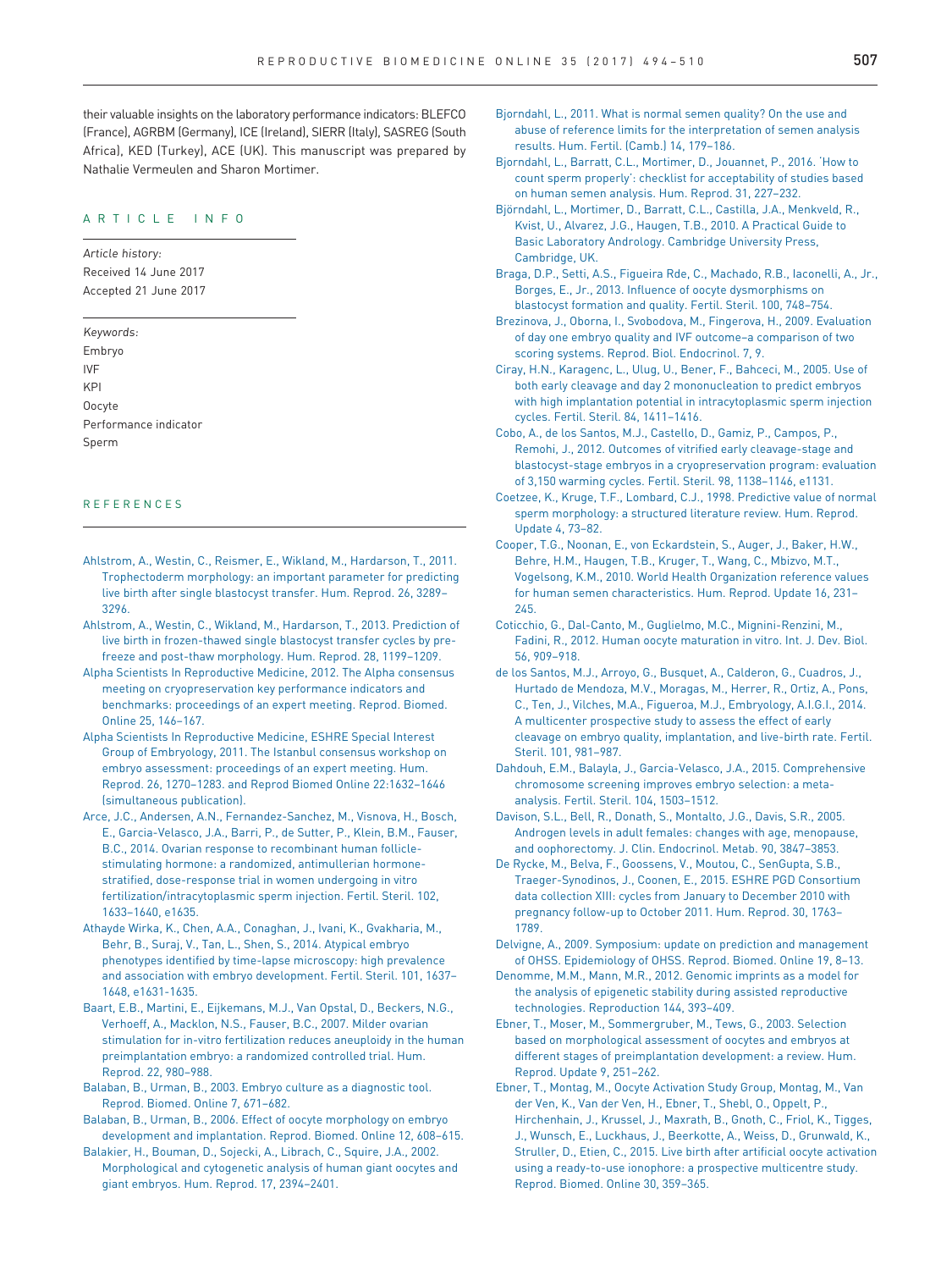<span id="page-14-2"></span>[Ectors, F.J., Vanderzwalmen, P., Van Hoeck, J., Nijs, M., Verhaegen, G.,](http://refhub.elsevier.com/S1472-6483(17)30268-7/sr0150) [Delvigne, A., Schoysman, R., Leroy, F., 1997. Relationship of human](http://refhub.elsevier.com/S1472-6483(17)30268-7/sr0150) [follicular diameter with oocyte fertilization and development after](http://refhub.elsevier.com/S1472-6483(17)30268-7/sr0150) [in-vitro fertilization or intracytoplasmic sperm injection. Hum.](http://refhub.elsevier.com/S1472-6483(17)30268-7/sr0150) [Reprod. 12, 2002–2005.](http://refhub.elsevier.com/S1472-6483(17)30268-7/sr0150)

[Eppig, J.J., 1996. Coordination of nuclear and cytoplasmic oocyte](http://refhub.elsevier.com/S1472-6483(17)30268-7/sr0155) [maturation in eutherian mammals. Reprod. Fertil. Dev. 8, 485–](http://refhub.elsevier.com/S1472-6483(17)30268-7/sr0155) [489.](http://refhub.elsevier.com/S1472-6483(17)30268-7/sr0155)

<span id="page-14-1"></span>[ESHRE Guideline Group on Good Practice in IVF Labs, De los Santos,](http://refhub.elsevier.com/S1472-6483(17)30268-7/sr0160) [M.J., Apter, S., Coticchio, G., Debrock, S., Lundin, K., Plancha, C.E.,](http://refhub.elsevier.com/S1472-6483(17)30268-7/sr0160) [Prados, F., Rienzi, L., Verheyen, G., Woodward, B., Vermeulen, N.,](http://refhub.elsevier.com/S1472-6483(17)30268-7/sr0160) [2016. Revised guidelines for good practice in IVF laboratories \(2015\).](http://refhub.elsevier.com/S1472-6483(17)30268-7/sr0160) [Hum. Reprod. 31, 685–686.](http://refhub.elsevier.com/S1472-6483(17)30268-7/sr0160)

<span id="page-14-19"></span>[Fancsovits, P., Tothne, Z.G., Murber, A., Rigo, J., Jr., Urbancsek, J.,](http://refhub.elsevier.com/S1472-6483(17)30268-7/sr0165) [2012. Importance of cytoplasmic granularity of human oocytes in in](http://refhub.elsevier.com/S1472-6483(17)30268-7/sr0165) [vitro fertilization treatments. Acta Biol. Hung. 63, 189–201.](http://refhub.elsevier.com/S1472-6483(17)30268-7/sr0165)

[Fauque, P., Jouannet, P., Lesaffre, C., Ripoche, M.A., Dandolo, L.,](http://refhub.elsevier.com/S1472-6483(17)30268-7/sr0170) [Vaiman, D., Jammes, H., 2007. Assisted Reproductive Technology](http://refhub.elsevier.com/S1472-6483(17)30268-7/sr0170) [affects developmental kinetics, H19 Imprinting Control Region](http://refhub.elsevier.com/S1472-6483(17)30268-7/sr0170) [methylation and H19 gene expression in individual mouse embryos.](http://refhub.elsevier.com/S1472-6483(17)30268-7/sr0170) [BMC Dev. Biol. 7, 116.](http://refhub.elsevier.com/S1472-6483(17)30268-7/sr0170)

<span id="page-14-20"></span>[Fauque, P., Audureau, E., Leandri, R., Delaroche, L., Assouline, S.,](http://refhub.elsevier.com/S1472-6483(17)30268-7/sr0175) [Epelboin, S., Jouannet, P., Patrat, C., 2013. Is the nuclear status of](http://refhub.elsevier.com/S1472-6483(17)30268-7/sr0175) [an embryo an independent factor to predict its ability to develop to](http://refhub.elsevier.com/S1472-6483(17)30268-7/sr0175) [term? Fertil. Steril. 99, 1299–1304, e1293.](http://refhub.elsevier.com/S1472-6483(17)30268-7/sr0175)

<span id="page-14-4"></span>[Ferraretti, A.P., Gianaroli, L., Magli, M.C., D'Angelo, A., Farfalli, V.,](http://refhub.elsevier.com/S1472-6483(17)30268-7/sr0180) [Montanaro, N., 2004. Exogenous luteinizing hormone in controlled](http://refhub.elsevier.com/S1472-6483(17)30268-7/sr0180) [ovarian hyperstimulation for assisted reproduction techniques.](http://refhub.elsevier.com/S1472-6483(17)30268-7/sr0180) [Fertil. Steril. 82, 1521–1526.](http://refhub.elsevier.com/S1472-6483(17)30268-7/sr0180)

<span id="page-14-11"></span>[Flaherty, S.P., Payne, D., Matthews, C.D., 1998. Fertilization failures and](http://refhub.elsevier.com/S1472-6483(17)30268-7/sr0185) [abnormal fertilization after intracytoplasmic sperm injection. Hum.](http://refhub.elsevier.com/S1472-6483(17)30268-7/sr0185) [Reprod. 13 \(Suppl. 1\), 155–164.](http://refhub.elsevier.com/S1472-6483(17)30268-7/sr0185)

<span id="page-14-7"></span>[Garrido, N., Bellver, J., Remohi, J., Simon, C., Pellicer, A., 2011.](http://refhub.elsevier.com/S1472-6483(17)30268-7/sr0190) [Cumulative live-birth rates per total number of embryos needed to](http://refhub.elsevier.com/S1472-6483(17)30268-7/sr0190) [reach newborn in consecutive in vitro fertilization \(IVF\) cycles: a new](http://refhub.elsevier.com/S1472-6483(17)30268-7/sr0190) [approach to measuring the likelihood of IVF success. Fertil. Steril.](http://refhub.elsevier.com/S1472-6483(17)30268-7/sr0190) [96, 40–46.](http://refhub.elsevier.com/S1472-6483(17)30268-7/sr0190)

<span id="page-14-21"></span>[Glujovsky, D., Farquhar, C., Quinteiro Retamar, A.M., Alvarez Sedo, C.R.,](http://refhub.elsevier.com/S1472-6483(17)30268-7/sr0195) [Blake, D., 2016. Cleavage stage versus blastocyst stage embryo](http://refhub.elsevier.com/S1472-6483(17)30268-7/sr0195) [transfer in assisted reproductive technology. Cochrane Database](http://refhub.elsevier.com/S1472-6483(17)30268-7/sr0195) [Syst. Rev. \(6\), CD002118.](http://refhub.elsevier.com/S1472-6483(17)30268-7/sr0195)

[Haaf, T., Hahn, A., Lambrecht, A., Grossmann, B., Schwaab, E.,](http://refhub.elsevier.com/S1472-6483(17)30268-7/sr0200) [Khanaga, O., Hahn, T., Tresch, A., Schorsch, M., 2009. A high oocyte](http://refhub.elsevier.com/S1472-6483(17)30268-7/sr0200) [yield for intracytoplasmic sperm injection treatment is associated](http://refhub.elsevier.com/S1472-6483(17)30268-7/sr0200) [with an increased chromosome error rate. Fertil. Steril. 91, 733–](http://refhub.elsevier.com/S1472-6483(17)30268-7/sr0200) [738.](http://refhub.elsevier.com/S1472-6483(17)30268-7/sr0200)

<span id="page-14-10"></span>[Heindryckx, B., Van der Elst, J., De Sutter, P., Dhont, M., 2005.](http://refhub.elsevier.com/S1472-6483(17)30268-7/sr0205) [Treatment option for sperm- or oocyte-related fertilization failure:](http://refhub.elsevier.com/S1472-6483(17)30268-7/sr0205) [assisted oocyte activation following diagnostic heterologous ICSI.](http://refhub.elsevier.com/S1472-6483(17)30268-7/sr0205) [Hum. Reprod. 20, 2237–2241.](http://refhub.elsevier.com/S1472-6483(17)30268-7/sr0205)

<span id="page-14-9"></span>[Hughes, C., Association of Clinical Embryologists, 2012. Association of](http://refhub.elsevier.com/S1472-6483(17)30268-7/sr0210) [clinical embryologists–guidelines on good practice in clinical](http://refhub.elsevier.com/S1472-6483(17)30268-7/sr0210) [embryology laboratories 2012. Hum. Fertil. \(Camb.\) 15, 174–189.](http://refhub.elsevier.com/S1472-6483(17)30268-7/sr0210)

<span id="page-14-5"></span>[Hugues, J.N., Theron-Gerard, L., Coussieu, C., Pasquier, M., Dewailly,](http://refhub.elsevier.com/S1472-6483(17)30268-7/sr0215) [D., Cedrin-Durnerin, I., 2010. Assessment of theca cell function](http://refhub.elsevier.com/S1472-6483(17)30268-7/sr0215) [prior to controlled ovarian stimulation: the predictive value](http://refhub.elsevier.com/S1472-6483(17)30268-7/sr0215) [of serum basal/stimulated steroid levels. Hum. Reprod. 25, 228–](http://refhub.elsevier.com/S1472-6483(17)30268-7/sr0215) [234.](http://refhub.elsevier.com/S1472-6483(17)30268-7/sr0215)

[Humaidan, P., Bungum, M., Bungum, L., Yding Andersen, C., 2004.](http://refhub.elsevier.com/S1472-6483(17)30268-7/sr0220) [Effects of recombinant LH supplementation in women undergoing](http://refhub.elsevier.com/S1472-6483(17)30268-7/sr0220) [assisted reproduction with GnRH agonist down-regulation and](http://refhub.elsevier.com/S1472-6483(17)30268-7/sr0220) [stimulation with recombinant FSH: an opening study. Reprod.](http://refhub.elsevier.com/S1472-6483(17)30268-7/sr0220) [Biomed. Online 8, 635–643.](http://refhub.elsevier.com/S1472-6483(17)30268-7/sr0220)

<span id="page-14-3"></span>[Jeppesen, J.V., Kristensen, S.G., Nielsen, M.E., Humaidan, P., Dal Canto,](http://refhub.elsevier.com/S1472-6483(17)30268-7/sr0225) [M., Fadini, R., Schmidt, K.T., Ernst, E., Yding Andersen, C., 2012. LH](http://refhub.elsevier.com/S1472-6483(17)30268-7/sr0225)[receptor gene expression in human granulosa and cumulus cells](http://refhub.elsevier.com/S1472-6483(17)30268-7/sr0225) [from antral and preovulatory follicles. J. Clin. Endocrinol. Metab. 97,](http://refhub.elsevier.com/S1472-6483(17)30268-7/sr0225) [E1524–E1531.](http://refhub.elsevier.com/S1472-6483(17)30268-7/sr0225)

<span id="page-14-13"></span>[Joergensen, M.W., Labouriau, R., Hindkjaer, J., Stougaard, M., Kolevraa,](http://refhub.elsevier.com/S1472-6483(17)30268-7/sr0230) [S., Bolund, L., Agerholm, I.E., Sunde, L., 2015. The parental origin](http://refhub.elsevier.com/S1472-6483(17)30268-7/sr0230) [correlates with the karyotype of human embryos developing from](http://refhub.elsevier.com/S1472-6483(17)30268-7/sr0230) [tripronuclear zygotes. Clin Exp Reprod Med 42, 14–21.](http://refhub.elsevier.com/S1472-6483(17)30268-7/sr0230)

<span id="page-14-15"></span>[Kai, Y., Iwata, K., Iba, Y., Mio, Y., 2015. Diagnosis of abnormal human](http://refhub.elsevier.com/S1472-6483(17)30268-7/sr0235) [fertilization status based on pronuclear origin and/or centrosome](http://refhub.elsevier.com/S1472-6483(17)30268-7/sr0235) [number. J. Assist. Reprod. Genet. 32, 1589–1595.](http://refhub.elsevier.com/S1472-6483(17)30268-7/sr0235)

[Kashir, J., Heindryckx, B., Jones, C., De Sutter, P., Parrington, J.,](http://refhub.elsevier.com/S1472-6483(17)30268-7/sr0240) [Coward, K., 2010. Oocyte activation, phospholipase C zeta and](http://refhub.elsevier.com/S1472-6483(17)30268-7/sr0240) [human infertility. Hum. Reprod. Update 16, 690–703.](http://refhub.elsevier.com/S1472-6483(17)30268-7/sr0240)

<span id="page-14-0"></span>[Kohn, L.T., Corrigan, J.M., Donaldson, M.S., 2000. To Err is Human:](http://refhub.elsevier.com/S1472-6483(17)30268-7/sr0245) [Building a Safer Health System. National Academies Press.](http://refhub.elsevier.com/S1472-6483(17)30268-7/sr0245)

[Kruger, T.F., Acosta, A.A., Simmons, K.F., Swanson, R.J., Matta, J.F.,](http://refhub.elsevier.com/S1472-6483(17)30268-7/sr0250) [Oehninger, S., 1988. Predictive value of abnormal sperm](http://refhub.elsevier.com/S1472-6483(17)30268-7/sr0250) [morphology in in vitro fertilization. Fertil. Steril. 49, 112–117.](http://refhub.elsevier.com/S1472-6483(17)30268-7/sr0250)

[Kvist, U., Bjorndahl, L., 2002. Manual on Basic Semen Analysis. Oxford](http://refhub.elsevier.com/S1472-6483(17)30268-7/sr0255) [University Press.](http://refhub.elsevier.com/S1472-6483(17)30268-7/sr0255)

[Lehner, A., Kaszas, Z., Murber, A., Rigo, J., Jr., Urbancsek, J.,](http://refhub.elsevier.com/S1472-6483(17)30268-7/sr0260) [Fancsovits, P., 2015. Giant oocytes in human in vitro fertilization](http://refhub.elsevier.com/S1472-6483(17)30268-7/sr0260) [treatments. Arch. Gynecol. Obstet. 292, 697–703.](http://refhub.elsevier.com/S1472-6483(17)30268-7/sr0260)

<span id="page-14-6"></span>[Lemmen, J.G., Rodriguez, N.M., Andreasen, L.D., Loft, A., Ziebe, S.,](http://refhub.elsevier.com/S1472-6483(17)30268-7/sr0265) [2016. The total pregnancy potential per oocyte aspiration after](http://refhub.elsevier.com/S1472-6483(17)30268-7/sr0265) [assisted reproduction-in how many cycles are biologically](http://refhub.elsevier.com/S1472-6483(17)30268-7/sr0265) [competent oocytes available? J. Assist. Reprod. Genet. 33, 849–854.](http://refhub.elsevier.com/S1472-6483(17)30268-7/sr0265)

<span id="page-14-14"></span>[Levron, J., Munne, S., Willadsen, S., Rosenwaks, Z., Cohen, J., 1995.](http://refhub.elsevier.com/S1472-6483(17)30268-7/sr0270) [Male and female genomes associated in a single pronucleus in](http://refhub.elsevier.com/S1472-6483(17)30268-7/sr0270) [human zygotes. Biol. Reprod. 52, 653–657.](http://refhub.elsevier.com/S1472-6483(17)30268-7/sr0270)

[Liu, J., Nagy, Z., Joris, H., Tournaye, H., Smitz, J., Camus, M., Devroey,](http://refhub.elsevier.com/S1472-6483(17)30268-7/sr0275) [P., Van Steirteghem, A., 1995. Analysis of 76 total fertilization failure](http://refhub.elsevier.com/S1472-6483(17)30268-7/sr0275) [cycles out of 2732 intracytoplasmic sperm injection cycles. Hum.](http://refhub.elsevier.com/S1472-6483(17)30268-7/sr0275) [Reprod. 10, 2630–2636.](http://refhub.elsevier.com/S1472-6483(17)30268-7/sr0275)

<span id="page-14-22"></span>[Lopes, A.S., Frederickx, V., Van Kerkhoven, G., Campo, R., Puttemans,](http://refhub.elsevier.com/S1472-6483(17)30268-7/sr0280) [P., Gordts, S., 2015. Survival, re-expansion and cell survival of](http://refhub.elsevier.com/S1472-6483(17)30268-7/sr0280) [human blastocysts following vitrification and warming using two](http://refhub.elsevier.com/S1472-6483(17)30268-7/sr0280) [vitrification systems. J. Assist. Reprod. Genet. 32, 83–90.](http://refhub.elsevier.com/S1472-6483(17)30268-7/sr0280)

[Lundqvist, M., Johansson, U., Lundkvist, O., Milton, K., Westin, C.,](http://refhub.elsevier.com/S1472-6483(17)30268-7/sr0285) [Simberg, N., 2001. Does pronuclear morphology and/or early](http://refhub.elsevier.com/S1472-6483(17)30268-7/sr0285) [cleavage rate predict embryo implantation potential? Reprod.](http://refhub.elsevier.com/S1472-6483(17)30268-7/sr0285) [Biomed. Online 2, 12–16.](http://refhub.elsevier.com/S1472-6483(17)30268-7/sr0285)

<span id="page-14-18"></span>[Machtinger, R., Bormann, C.L., Ginsburg, E.S., Racowsky, C., 2015. Is](http://refhub.elsevier.com/S1472-6483(17)30268-7/sr0290) [the presence of a non-cleaved embryo on day 3 associated with](http://refhub.elsevier.com/S1472-6483(17)30268-7/sr0290) [poorer quality of the remaining embryos in the cohort? J. Assist.](http://refhub.elsevier.com/S1472-6483(17)30268-7/sr0290) [Reprod. Genet. 32, 677–683.](http://refhub.elsevier.com/S1472-6483(17)30268-7/sr0290)

[Mahutte, N.G., Arici, A., 2003. Failed fertilization: is it predictable? Curr.](http://refhub.elsevier.com/S1472-6483(17)30268-7/sr0295) [Opin. Obstet. Gynecol. 15, 211–218.](http://refhub.elsevier.com/S1472-6483(17)30268-7/sr0295)

<span id="page-14-24"></span>[Mateizel, I., Van Landuyt, L., Tournaye, H., Verheyen, G., 2013. Deliveries](http://refhub.elsevier.com/S1472-6483(17)30268-7/sr0300) [of normal healthy babies from embryos originating from oocytes](http://refhub.elsevier.com/S1472-6483(17)30268-7/sr0300) [showing the presence of smooth endoplasmic reticulum aggregates.](http://refhub.elsevier.com/S1472-6483(17)30268-7/sr0300) [Hum. Reprod. 28, 2111–2117.](http://refhub.elsevier.com/S1472-6483(17)30268-7/sr0300)

<span id="page-14-16"></span>[Mateo, S., Parriego, M., Boada, M., Vidal, F., Coroleu, B., Veiga, A., 2013.](http://refhub.elsevier.com/S1472-6483(17)30268-7/sr0305) [In vitro development and chromosome constitution of embryos](http://refhub.elsevier.com/S1472-6483(17)30268-7/sr0305) [derived from monopronucleated zygotes after intracytoplasmic](http://refhub.elsevier.com/S1472-6483(17)30268-7/sr0305) [sperm injection. Fertil. Steril. 99, 897–902, e891.](http://refhub.elsevier.com/S1472-6483(17)30268-7/sr0305)

[Mayer, J.F., Jones, E.L., Dowling-Lacey, D., Nehchiri, F., Muasher, S.J.,](http://refhub.elsevier.com/S1472-6483(17)30268-7/sr0310) [Gibbons, W.E., Oehninger, S.C., 2003. Total quality improvement in](http://refhub.elsevier.com/S1472-6483(17)30268-7/sr0310) [the IVF laboratory: choosing indicators of quality. Reprod. Biomed.](http://refhub.elsevier.com/S1472-6483(17)30268-7/sr0310) [Online 7, 695–699.](http://refhub.elsevier.com/S1472-6483(17)30268-7/sr0310)

<span id="page-14-23"></span>[Menkveld, R., 2010. Clinical significance of the low normal sperm](http://refhub.elsevier.com/S1472-6483(17)30268-7/sr0315) [morphology value as proposed in the fifth edition of the WHO](http://refhub.elsevier.com/S1472-6483(17)30268-7/sr0315) [Laboratory Manual for the Examination and Processing of Human](http://refhub.elsevier.com/S1472-6483(17)30268-7/sr0315) [Semen. Asian J. Androl. 12, 47–58.](http://refhub.elsevier.com/S1472-6483(17)30268-7/sr0315)

<span id="page-14-8"></span>[Menkveld, R., Holleboom, C.A., Rhemrev, J.P., 2011. Measurement and](http://refhub.elsevier.com/S1472-6483(17)30268-7/sr0320) [significance of sperm morphology. Asian J. Androl. 13, 59–68.](http://refhub.elsevier.com/S1472-6483(17)30268-7/sr0320)

<span id="page-14-17"></span>[Meseguer, M., Herrero, J., Tejera, A., Hilligsoe, K.M., Ramsing, N.B.,](http://refhub.elsevier.com/S1472-6483(17)30268-7/sr0325) [Remohi, J., 2011. The use of morphokinetics as a predictor of](http://refhub.elsevier.com/S1472-6483(17)30268-7/sr0325) [embryo implantation. Hum. Reprod. 26, 2658–2671.](http://refhub.elsevier.com/S1472-6483(17)30268-7/sr0325)

<span id="page-14-12"></span>[Montag, M., van der Ven, H., German Pronuclear Morphology Study](http://refhub.elsevier.com/S1472-6483(17)30268-7/sr0330) [Group, 2001. Evaluation of pronuclear morphology as the only](http://refhub.elsevier.com/S1472-6483(17)30268-7/sr0330)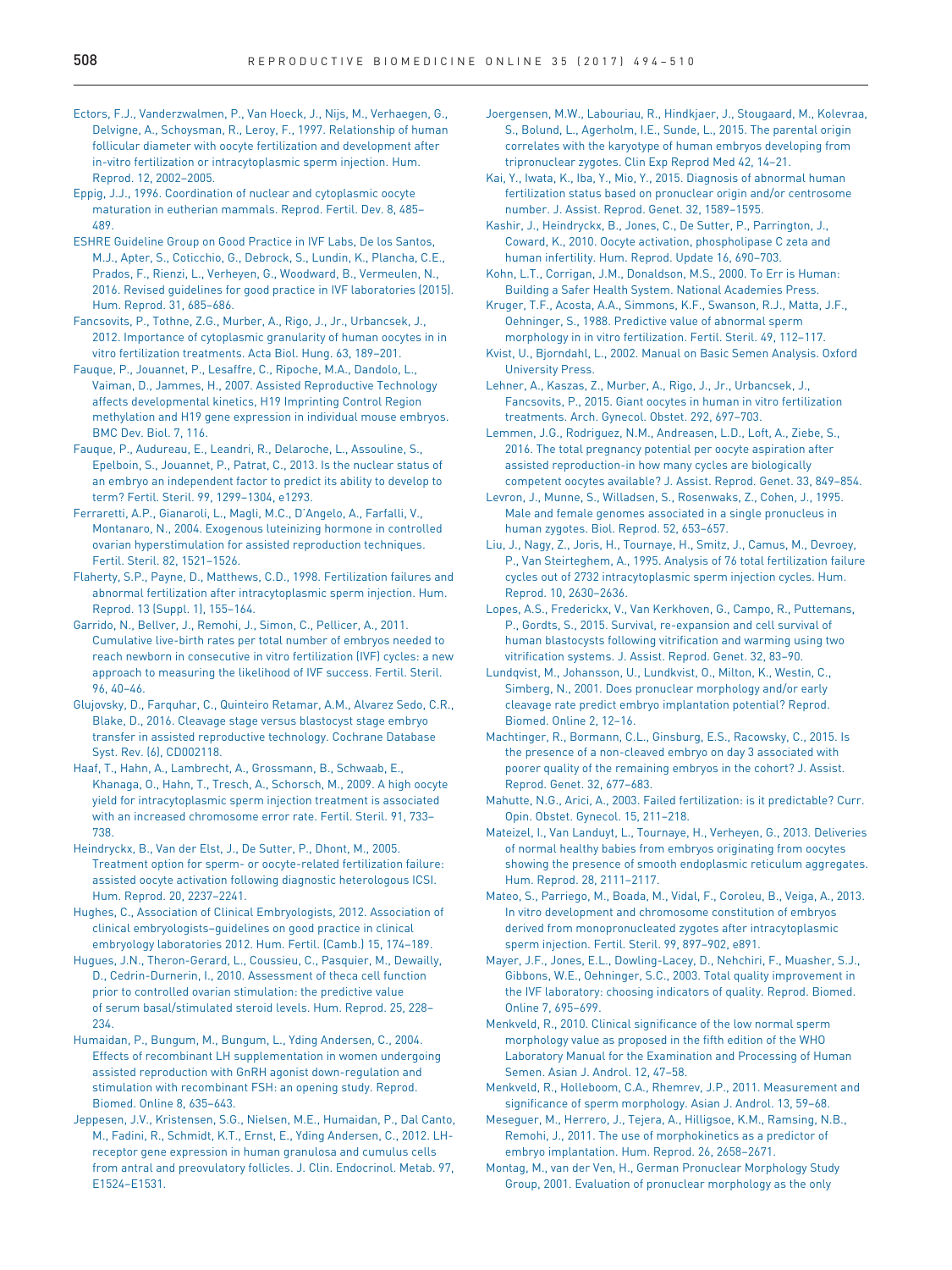selection criterion for further embryo culture and transfer: results [of a prospective multicentre study. Hum. Reprod. 16, 2384–2389.](http://refhub.elsevier.com/S1472-6483(17)30268-7/sr0330)

- [Mortimer, D., Menkveld, R., 2001. Sperm morphology assessment–](http://refhub.elsevier.com/S1472-6483(17)30268-7/sr0335) [historical perspectives and current opinions. J. Androl. 22, 192–205.](http://refhub.elsevier.com/S1472-6483(17)30268-7/sr0335) [Mortimer, S.T., Mortimer, D., 2015. Quality and Risk Management in the](http://refhub.elsevier.com/S1472-6483(17)30268-7/sr0340)
- [IVF Laboratory. Cambridge University Press.](http://refhub.elsevier.com/S1472-6483(17)30268-7/sr0340) [Nagy, Z.P., Liu, J., Joris, H., Verheyen, G., Tournaye, H., Camus, M.,](http://refhub.elsevier.com/S1472-6483(17)30268-7/sr0345)
- <span id="page-15-8"></span>[Derde, M.C., Devroey, P., Van Steirteghem, A.C., 1995. The result of](http://refhub.elsevier.com/S1472-6483(17)30268-7/sr0345) [intracytoplasmic sperm injection is not related to any of the three](http://refhub.elsevier.com/S1472-6483(17)30268-7/sr0345) [basic sperm parameters. Hum. Reprod. 10, 1123–1129.](http://refhub.elsevier.com/S1472-6483(17)30268-7/sr0345)
- [Nagy, Z.P., Janssenswillen, C., Janssens, R., De Vos, A., Staessen, C.,](http://refhub.elsevier.com/S1472-6483(17)30268-7/sr0350) [Van de Velde, H., Van Steirteghem, A.C., 1998. Timing of oocyte](http://refhub.elsevier.com/S1472-6483(17)30268-7/sr0350) [activation, pronucleus formation and cleavage in humans after](http://refhub.elsevier.com/S1472-6483(17)30268-7/sr0350) [intracytoplasmic sperm injection \(ICSI\) with testicular spermatozoa](http://refhub.elsevier.com/S1472-6483(17)30268-7/sr0350) [and after ICSI or in-vitro fertilization on sibling oocytes with](http://refhub.elsevier.com/S1472-6483(17)30268-7/sr0350) [ejaculated spermatozoa. Hum. Reprod. 13, 1606–1612.](http://refhub.elsevier.com/S1472-6483(17)30268-7/sr0350)
- <span id="page-15-6"></span>[Nagy, Z.P., Jones-Colon, S., Roos, P., Botros, L., Greco, E., Dasig, J.,](http://refhub.elsevier.com/S1472-6483(17)30268-7/sr0355) [Behr, B., 2009. Metabolomic assessment of oocyte viability. Reprod.](http://refhub.elsevier.com/S1472-6483(17)30268-7/sr0355) [Biomed. Online 18, 219–225.](http://refhub.elsevier.com/S1472-6483(17)30268-7/sr0355)
- [Nel-Themaat, L., Nagy, Z.P., 2011. A review of the promises and pitfalls](http://refhub.elsevier.com/S1472-6483(17)30268-7/sr0360) [of oocyte and embryo metabolomics. Placenta 32 \(Suppl. 3\), S257–](http://refhub.elsevier.com/S1472-6483(17)30268-7/sr0360) [S263.](http://refhub.elsevier.com/S1472-6483(17)30268-7/sr0360)
- [Nogueira, D., Friedler, S., Schachter, M., Raziel, A., Ron-El, R., Smitz, J.,](http://refhub.elsevier.com/S1472-6483(17)30268-7/sr0365) [2006. Oocyte maturity and preimplantation development in relation](http://refhub.elsevier.com/S1472-6483(17)30268-7/sr0365) [to follicle diameter in gonadotropin-releasing hormone agonist or](http://refhub.elsevier.com/S1472-6483(17)30268-7/sr0365) [antagonist treatments. Fertil. Steril. 85, 578–583.](http://refhub.elsevier.com/S1472-6483(17)30268-7/sr0365)
- <span id="page-15-14"></span>[Paternot, G., Wetzels, A.M., Thonon, F., Vansteenbrugge, A., Willemen,](http://refhub.elsevier.com/S1472-6483(17)30268-7/sr0370) [D., Devroe, J., Debrock, S., D'Hooghe, T.M., Spiessens, C., 2011.](http://refhub.elsevier.com/S1472-6483(17)30268-7/sr0370) [Intra- and interobserver analysis in the morphological assessment](http://refhub.elsevier.com/S1472-6483(17)30268-7/sr0370) [of early stage embryos during an IVF procedure: a multicentre](http://refhub.elsevier.com/S1472-6483(17)30268-7/sr0370) [study. Reprod. Biol. Endocrinol. 9, 127.](http://refhub.elsevier.com/S1472-6483(17)30268-7/sr0370)
- [Patrizio, P., Sakkas, D., 2009. From oocyte to baby: a clinical evaluation](http://refhub.elsevier.com/S1472-6483(17)30268-7/sr0375) [of the biological efficiency of in vitro fertilization. Fertil. Steril. 91,](http://refhub.elsevier.com/S1472-6483(17)30268-7/sr0375) [1061–1066.](http://refhub.elsevier.com/S1472-6483(17)30268-7/sr0375)
- [Patrizio, P., Fragouli, E., Bianchi, V., Borini, A., Wells, D., 2007.](http://refhub.elsevier.com/S1472-6483(17)30268-7/sr0380) [Molecular methods for selection of the ideal oocyte. Reprod.](http://refhub.elsevier.com/S1472-6483(17)30268-7/sr0380) [Biomed. Online 15, 346–353.](http://refhub.elsevier.com/S1472-6483(17)30268-7/sr0380)
- [Piltonen, T., Koivunen, R., Ruokonen, A., Tapanainen, J.S., 2003. Ovarian](http://refhub.elsevier.com/S1472-6483(17)30268-7/sr0385) [age-related responsiveness to human chorionic gonadotropin.](http://refhub.elsevier.com/S1472-6483(17)30268-7/sr0385) [J. Clin. Endocrinol. Metab. 88, 3327–3332.](http://refhub.elsevier.com/S1472-6483(17)30268-7/sr0385)
- <span id="page-15-13"></span>[Rhenman, A., Berglund, L., Brodin, T., Olovsson, M., Milton, K.,](http://refhub.elsevier.com/S1472-6483(17)30268-7/sr0390) [Hadziosmanovic, N., Holte, J., 2015. Which set of embryo variables is](http://refhub.elsevier.com/S1472-6483(17)30268-7/sr0390) [most predictive for live birth? A prospective study in 6252 single](http://refhub.elsevier.com/S1472-6483(17)30268-7/sr0390) [embryo transfers to construct an embryo score for the ranking and](http://refhub.elsevier.com/S1472-6483(17)30268-7/sr0390) [selection of embryos. Hum. Reprod. 30, 28–36.](http://refhub.elsevier.com/S1472-6483(17)30268-7/sr0390)
- [Rienzi, L., Vajta, G., Ubaldi, F., 2011. Predictive value of oocyte](http://refhub.elsevier.com/S1472-6483(17)30268-7/sr0395) [morphology in human IVF: a systematic review of the literature.](http://refhub.elsevier.com/S1472-6483(17)30268-7/sr0395) [Hum. Reprod. Update 17, 34–45.](http://refhub.elsevier.com/S1472-6483(17)30268-7/sr0395)
- [Rizk, B., 2009. Symposium: update on prediction and management of](http://refhub.elsevier.com/S1472-6483(17)30268-7/sr0400) [OHSS. Genetics of ovarian hyperstimulation syndrome. Reprod.](http://refhub.elsevier.com/S1472-6483(17)30268-7/sr0400) [Biomed. Online 19, 14–27.](http://refhub.elsevier.com/S1472-6483(17)30268-7/sr0400)
- [Rosenbusch, B., Schneider, M., Glaser, B., Brucker, C., 2002.](http://refhub.elsevier.com/S1472-6483(17)30268-7/sr0405) [Cytogenetic analysis of giant oocytes and zygotes to assess their](http://refhub.elsevier.com/S1472-6483(17)30268-7/sr0405) [relevance for the development of digynic triploidy. Hum. Reprod. 17,](http://refhub.elsevier.com/S1472-6483(17)30268-7/sr0405) [2388–2393.](http://refhub.elsevier.com/S1472-6483(17)30268-7/sr0405)
- <span id="page-15-9"></span>[Rubino, P., Vigano, P., Luddi, A., Piomboni, P., 2016. The ICSI procedure](http://refhub.elsevier.com/S1472-6483(17)30268-7/sr0410) [from past to future: a systematic review of the more controversial](http://refhub.elsevier.com/S1472-6483(17)30268-7/sr0410) [aspects. Hum. Reprod. Update 22, 194–227.](http://refhub.elsevier.com/S1472-6483(17)30268-7/sr0410)
- [Rubio, I., Kuhlmann, R., Agerholm, I., Kirk, J., Herrero, J., Escriba, M.J.,](http://refhub.elsevier.com/S1472-6483(17)30268-7/sr0415) [Bellver, J., Meseguer, M., 2012. Limited implantation success of](http://refhub.elsevier.com/S1472-6483(17)30268-7/sr0415) [direct-cleaved human zygotes: a time-lapse study. Fertil. Steril. 98,](http://refhub.elsevier.com/S1472-6483(17)30268-7/sr0415) [1458–1463.](http://refhub.elsevier.com/S1472-6483(17)30268-7/sr0415)
- <span id="page-15-7"></span>[Russell, D.L., Salustri, A., 2006. Extracellular matrix of the cumulus](http://refhub.elsevier.com/S1472-6483(17)30268-7/sr0420)[oocyte complex. Semin. Reprod. Med. 24, 217–227.](http://refhub.elsevier.com/S1472-6483(17)30268-7/sr0420)
- [Saenz-de-Juano, M.D., Billooye, K., Smitz, J., Anckaert, E., 2016. The](http://refhub.elsevier.com/S1472-6483(17)30268-7/sr0425) [loss of imprinted DNA methylation in mouse blastocysts is inflicted](http://refhub.elsevier.com/S1472-6483(17)30268-7/sr0425) [to a similar extent by in vitro follicle culture and ovulation induction.](http://refhub.elsevier.com/S1472-6483(17)30268-7/sr0425) [Mol. Hum. Reprod. 22, 427–441.](http://refhub.elsevier.com/S1472-6483(17)30268-7/sr0425)
- <span id="page-15-0"></span>[Salinas, M., Lopez-Garrigos, M., Gutierrez, M., Lugo, J., Sirvent, J.V.,](http://refhub.elsevier.com/S1472-6483(17)30268-7/sr0430) [Uris, J., 2010. Achieving continuous improvement in laboratory](http://refhub.elsevier.com/S1472-6483(17)30268-7/sr0430) [organization through performance measurements: a seven-year](http://refhub.elsevier.com/S1472-6483(17)30268-7/sr0430) [experience. Clin. Chem. Lab. Med. 48, 57–61.](http://refhub.elsevier.com/S1472-6483(17)30268-7/sr0430)
- [Sanchez-Pozo, M.C., Mendiola, J., Serrano, M., Mozas, J., Bjorndahl, L.,](http://refhub.elsevier.com/S1472-6483(17)30268-7/sr0435) [Menkveld, R., Lewis, S.E., Mortimer, D., Jorgensen, N., Barratt, C.L.,](http://refhub.elsevier.com/S1472-6483(17)30268-7/sr0435) [Fernandez, M.F., Castilla, J.A., Special Interest Group in Andrology](http://refhub.elsevier.com/S1472-6483(17)30268-7/sr0435) [of the European Society of Human Reproduction and Embriology,](http://refhub.elsevier.com/S1472-6483(17)30268-7/sr0435) [2013. Proposal of guidelines for the appraisal of SEMen QUAlity](http://refhub.elsevier.com/S1472-6483(17)30268-7/sr0435) [studies \(SEMQUA\). Hum. Reprod. 28, 10–21.](http://refhub.elsevier.com/S1472-6483(17)30268-7/sr0435)
- [Scott, R.T., Hofmann, G.E., Muasher, S.J., Acosta, A.A., Kreiner, D.K.,](http://refhub.elsevier.com/S1472-6483(17)30268-7/sr0440) [Rosenwaks, Z., 1989. Correlation of follicular diameter with oocyte](http://refhub.elsevier.com/S1472-6483(17)30268-7/sr0440) [recovery and maturity at the time of transvaginal follicular](http://refhub.elsevier.com/S1472-6483(17)30268-7/sr0440) [aspiration. J. In Vitro Fert. Embryo Transf. 6, 73–75.](http://refhub.elsevier.com/S1472-6483(17)30268-7/sr0440)
- [Scott, R.T., Jr., Upham, K.M., Forman, E.J., Hong, K.H., Scott, K.L.,](http://refhub.elsevier.com/S1472-6483(17)30268-7/sr0445) [Taylor, D., Tao, X., Treff, N.R., 2013. Blastocyst biopsy with](http://refhub.elsevier.com/S1472-6483(17)30268-7/sr0445) [comprehensive chromosome screening and fresh embryo transfer](http://refhub.elsevier.com/S1472-6483(17)30268-7/sr0445) [significantly increases in vitro fertilization implantation and delivery](http://refhub.elsevier.com/S1472-6483(17)30268-7/sr0445) [rates: a randomized controlled trial. Fertil. Steril. 100, 697–703.](http://refhub.elsevier.com/S1472-6483(17)30268-7/sr0445)
- <span id="page-15-1"></span>[Shahangian, S., Snyder, S.R., 2009. Laboratory medicine quality](http://refhub.elsevier.com/S1472-6483(17)30268-7/sr0450) [indicators: a review of the literature. Am. J. Clin. Pathol. 131, 418–](http://refhub.elsevier.com/S1472-6483(17)30268-7/sr0450) [431.](http://refhub.elsevier.com/S1472-6483(17)30268-7/sr0450)
- <span id="page-15-10"></span>[Shoukir, Y., Campana, A., Farley, T., Sakkas, D., 1997. Early cleavage of](http://refhub.elsevier.com/S1472-6483(17)30268-7/sr0455) [in-vitro fertilized human embryos to the 2-cell stage: a novel](http://refhub.elsevier.com/S1472-6483(17)30268-7/sr0455) [indicator of embryo quality and viability. Hum. Reprod. 12, 1531–](http://refhub.elsevier.com/S1472-6483(17)30268-7/sr0455) [1536.](http://refhub.elsevier.com/S1472-6483(17)30268-7/sr0455)
- <span id="page-15-2"></span>[Soares, S.R., Rubio, C., Rodrigo, L., Simón, C., Remohí, J., Pellicer, A.,](http://refhub.elsevier.com/S1472-6483(17)30268-7/sr9000) [2003. High frequency of chromosomal abnormalities in embryos](http://refhub.elsevier.com/S1472-6483(17)30268-7/sr9000) [obtained from oocyte donation cycles. Fertil. Steril. 80, 656–657.](http://refhub.elsevier.com/S1472-6483(17)30268-7/sr9000)
- <span id="page-15-3"></span>[Spencer, J.B., Klein, M., Kumar, A., Azziz, R., 2007. The age-associated](http://refhub.elsevier.com/S1472-6483(17)30268-7/sr0460) [decline of androgens in reproductive age and menopausal Black and](http://refhub.elsevier.com/S1472-6483(17)30268-7/sr0460) [White women. J. Clin. Endocrinol. Metab. 92, 4730–4733.](http://refhub.elsevier.com/S1472-6483(17)30268-7/sr0460)
- [Staessen, C., Van Steirteghem, A.C., 1997. The chromosomal](http://refhub.elsevier.com/S1472-6483(17)30268-7/sr0465) [constitution of embryos developing from abnormally fertilized](http://refhub.elsevier.com/S1472-6483(17)30268-7/sr0465) [oocytes after intracytoplasmic sperm injection and conventional in](http://refhub.elsevier.com/S1472-6483(17)30268-7/sr0465)[vitro fertilization. Hum. Reprod. 12, 321–327.](http://refhub.elsevier.com/S1472-6483(17)30268-7/sr0465)
- <span id="page-15-4"></span>[Sugimura, S., Ritter, L.J., Rose, R.D., Thompson, J.G., Smitz, J.,](http://refhub.elsevier.com/S1472-6483(17)30268-7/sr0470) [Mottershead, D.G., Gilchrist, R.B., 2015. Promotion of EGF receptor](http://refhub.elsevier.com/S1472-6483(17)30268-7/sr0470) [signaling improves the quality of low developmental competence](http://refhub.elsevier.com/S1472-6483(17)30268-7/sr0470) [oocytes. Dev. Biol. 403, 139–149.](http://refhub.elsevier.com/S1472-6483(17)30268-7/sr0470)
- [Sultan, K.M., Munne, S., Palermo, G.D., Alikani, M., Cohen, J., 1995.](http://refhub.elsevier.com/S1472-6483(17)30268-7/sr0475) [Chromosomal status of uni-pronuclear human zygotes following](http://refhub.elsevier.com/S1472-6483(17)30268-7/sr0475) [in-vitro fertilization and intracytoplasmic sperm injection. Hum.](http://refhub.elsevier.com/S1472-6483(17)30268-7/sr0475) [Reprod. 10, 132–136.](http://refhub.elsevier.com/S1472-6483(17)30268-7/sr0475)
- [Sundstrom, P., Nilsson, B.O., 1988. Meiotic and cytoplasmic maturation](http://refhub.elsevier.com/S1472-6483(17)30268-7/sr0480) [of oocytes collected in stimulated cycles is asynchronous. Hum.](http://refhub.elsevier.com/S1472-6483(17)30268-7/sr0480) [Reprod. 3, 613–619.](http://refhub.elsevier.com/S1472-6483(17)30268-7/sr0480)
- [Sundstrom, P., Saldeen, P., 2008. Early embryo cleavage and day 2](http://refhub.elsevier.com/S1472-6483(17)30268-7/sr0485) [mononucleation after intracytoplasmatic sperm injection for](http://refhub.elsevier.com/S1472-6483(17)30268-7/sr0485) [predicting embryo implantation potential in single embryo transfer](http://refhub.elsevier.com/S1472-6483(17)30268-7/sr0485) [cycles. Fertil. Steril. 89, 475–477.](http://refhub.elsevier.com/S1472-6483(17)30268-7/sr0485)
- <span id="page-15-11"></span>[Thurin, A., Hardarson, T., Hausken, J., Jablonowska, B., Lundin, K.,](http://refhub.elsevier.com/S1472-6483(17)30268-7/sr0490) [Pinborg, A., Bergh, C., 2005. Predictors of ongoing implantation in](http://refhub.elsevier.com/S1472-6483(17)30268-7/sr0490) [IVF in a good prognosis group of patients. Hum. Reprod. 20, 1876–](http://refhub.elsevier.com/S1472-6483(17)30268-7/sr0490) [1880.](http://refhub.elsevier.com/S1472-6483(17)30268-7/sr0490)
- <span id="page-15-15"></span>[Van den Abbeel, E., Balaban, B., Ziebe, S., Lundin, K., Cuesta, M.J.,](http://refhub.elsevier.com/S1472-6483(17)30268-7/sr0495) [Klein, B.M., Helmgaard, L., Arce, J.C., 2013. Association between](http://refhub.elsevier.com/S1472-6483(17)30268-7/sr0495) [blastocyst morphology and outcome of single-blastocyst transfer.](http://refhub.elsevier.com/S1472-6483(17)30268-7/sr0495) [Reprod. Biomed. Online 27, 353–361.](http://refhub.elsevier.com/S1472-6483(17)30268-7/sr0495)
- <span id="page-15-12"></span>[Van Royen, E., Mangelschots, K., De Neubourg, D., Valkenburg, M., Van](http://refhub.elsevier.com/S1472-6483(17)30268-7/sr0500) [de Meerssche, M., Ryckaert, G., Eestermans, W., Gerris, J., 1999.](http://refhub.elsevier.com/S1472-6483(17)30268-7/sr0500) [Characterization of a top quality embryo, a step towards single](http://refhub.elsevier.com/S1472-6483(17)30268-7/sr0500)[embryo transfer. Hum. Reprod. 14, 2345–2349.](http://refhub.elsevier.com/S1472-6483(17)30268-7/sr0500)
- <span id="page-15-5"></span>[Van Voorhis, B.J., Thomas, M., Surrey, E.S., Sparks, A., 2010. What do](http://refhub.elsevier.com/S1472-6483(17)30268-7/sr0505) [consistently high-performing in vitro fertilization programs in the](http://refhub.elsevier.com/S1472-6483(17)30268-7/sr0505) [U.S. do? Fertil. Steril. 94, 1346–1349.](http://refhub.elsevier.com/S1472-6483(17)30268-7/sr0505)
- <span id="page-15-16"></span>[Wang, S.S., Sun, H.X., 2014. Blastocyst transfer ameliorates live birth](http://refhub.elsevier.com/S1472-6483(17)30268-7/sr0510) [rate compared with cleavage-stage embryos transfer in fresh in](http://refhub.elsevier.com/S1472-6483(17)30268-7/sr0510)